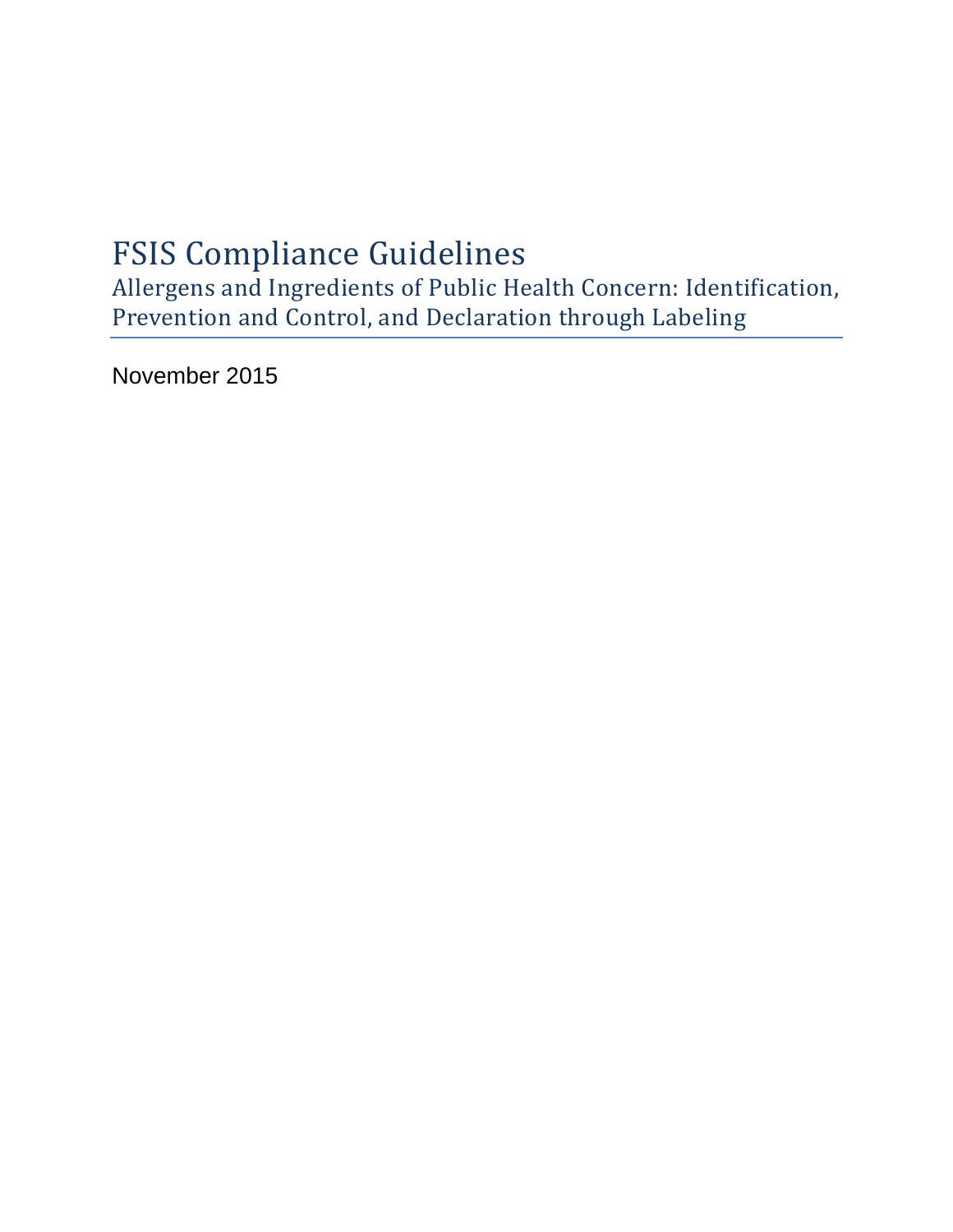## **Purpose**

This document provides guidance to assist establishments in addressing the hazard posed by allergens in their products. In doing so, establishments must comply with the Food Safety and Inspection Service (FSIS) hazard analysis and critical control point (HACCP) and labeling regulations.

This guidance document presents best practice recommendations by FSIS, based on the best scientific and practical considerations. The recommendations in this guidance do not represent requirements that must be met. The focus of this document is meat and poultry products, with an emphasis on FSISregulated establishments, state-regulated establishments, and operations where all or part of the premises meet the "food processing plant" definition as defined in the *2013 Food Code*. This guidance represents FSIS's current thinking, and we encourage establishments to use it.

This guidance is an update of the document that was issued and announced in the *Federal Register* of April 21, 2014 [\(79 FR 22083\)](http://www.fsis.usda.gov/wps/wcm/connect/9c16445c-8faa-4c07-b347-fab848bfd349/2013-0029.htm?MOD=AJPERES). FSIS has updated this guidance based on comments it received during the public comment period, which closed on June 20, 2014. FSIS made the following changes in response to the comments:

- Clarified and described a letter of guarantee (LOG), the difference between a LOG and a certificate of analysis (COA), and the communication and coordination between an establishment and its suppliers that FSIS recommends when establishments rely on LOGs.
- Added Appendix 6 entitled, "Allergenic Ingredients and Foods" to the guidelines as a resource to identify potential sources of "Big Eight" allergens.
- Clarified that the emphasis of the document is on FSIS-regulated establishments, state-regulated establishments, and operations where all or part of the premises meet the "food processing plant" definition, as defined in the *2013 Food Code.*
- Changed to the text to emphasize the purpose of a hazard analysis, add recommendations for establishments, and clarify ingredients of public health concern.

Although comments on this guidance document will no longer be accepted through regulations.gov, FSIS will update this document as necessary should new information become available.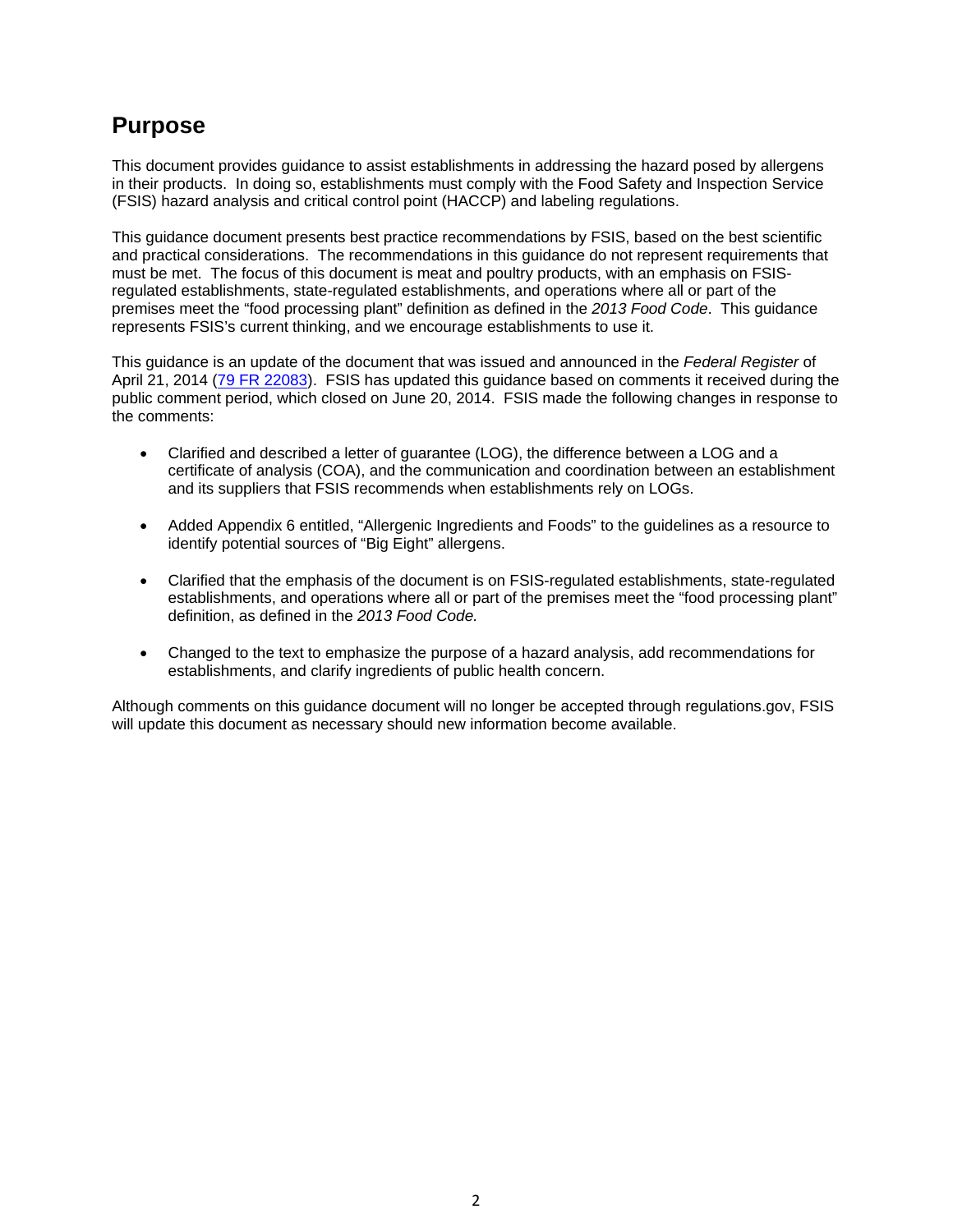## **Table of Contents**

|                                                           | Chapter 1: Introduction and Background                                                    | 4              |  |
|-----------------------------------------------------------|-------------------------------------------------------------------------------------------|----------------|--|
| 1.1                                                       | Why did FSIS develop this document?                                                       | 4              |  |
| 1.2                                                       | What is a food allergen?                                                                  | 5              |  |
| 1.3                                                       | What are the undeclared allergen trends that FSIS has observed<br>in industry?            | 6              |  |
| 1.4                                                       | What is the Food Allergen Labeling and Consumer Protection Act?                           | 6              |  |
|                                                           | Chapter 2: Prevention and Control Measures for Undeclared Allergens                       | $\overline{7}$ |  |
| 2.1                                                       | Identify: Inspection of Incoming Ingredients, Cross-referencing<br>Components, Separation | $\overline{7}$ |  |
| 2.2                                                       | Prevent and Control: Equipment, Sanitation, and Processing                                | 10             |  |
| 2.3                                                       | Declare: Packaging, Labeling, Storage                                                     | 11             |  |
|                                                           | Chapter 3: Allergen Training Commitment                                                   | 13             |  |
|                                                           | Appendix 1: How to Handle Labels of Incoming and Outgoing Products                        | 14             |  |
|                                                           | Appendix 2: Process Flow Diagram with Mitigation Targets                                  | 15             |  |
| Appendix 3: Allergen Risk Evaluation and Labeling Diagram |                                                                                           |                |  |
|                                                           | Appendix 4: Establishment Checklist                                                       | 17             |  |
|                                                           | Appendix 5: Allergen Scenarios and Possible Preventive Measures                           | 20             |  |
|                                                           | Appendix 6: Allergenic Ingredients and Foods                                              | 22             |  |
|                                                           | Appendix 7: References and Resources                                                      | 26             |  |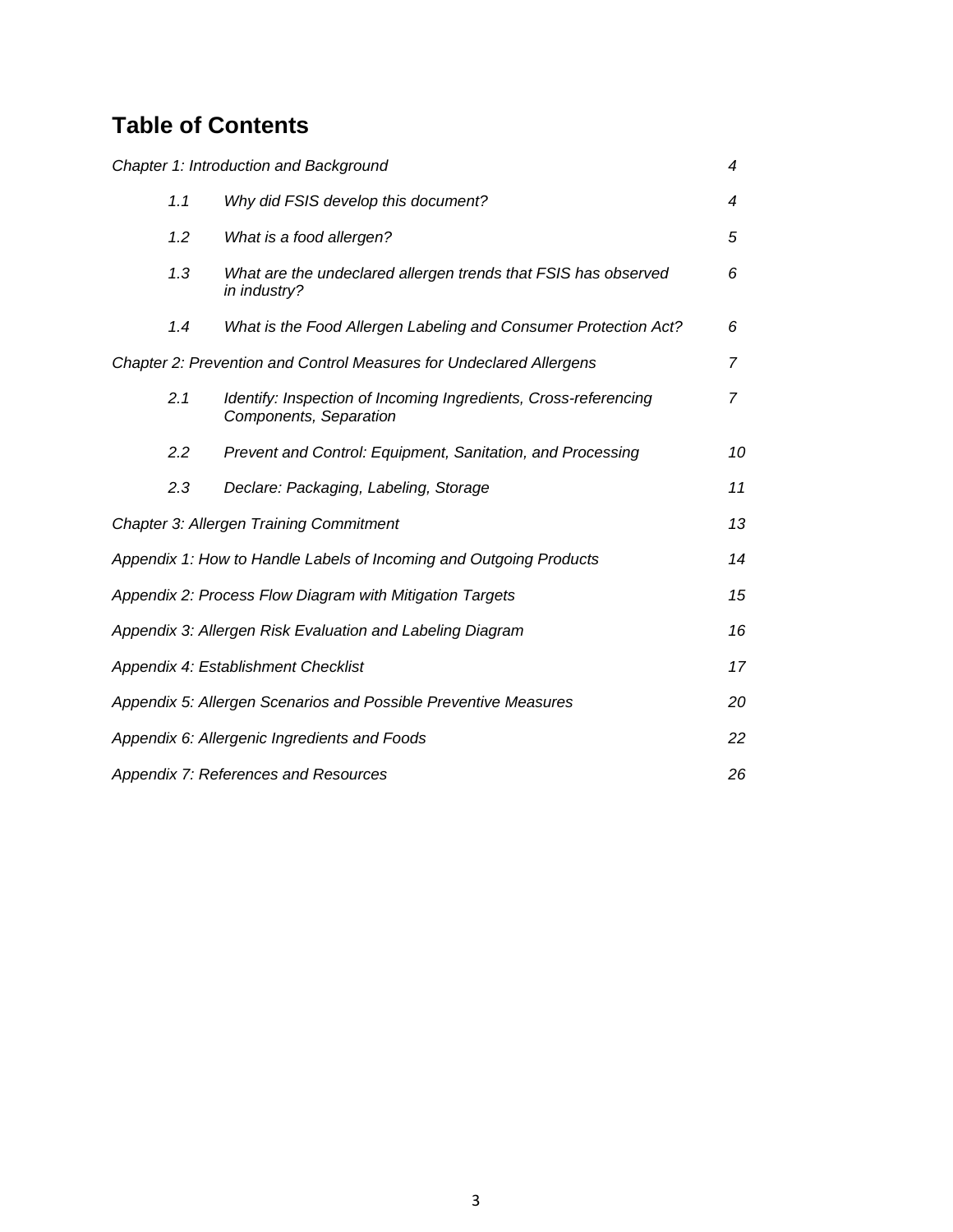## *Chapter 1: Introduction and Background*

This document provides recommendations for identifying hazards when conducting a hazard analysis and for preventing and controlling hazards through hazard analysis and critical control point (HACCP) plans, Sanitation standard operating procedures (SOPs), or other prerequisite programs with respect to allergens and other ingredients of public health concern. The focus of the guidelines presented in this document is on meat and poultry products with an emphasis on FSIS-regulated establishments, state-regulated establishments, and operations where all or part of the premises meet the "food processing plant" definition as defined in the Food Code. The guidelines provide information on proper procedures for processing, handling, storing, and labeling a product with an allergenic ingredient or ingredient of public health concern based on three basic principles:

- 1. **Identify**
- 2. **Prevent and control**
- 3. **Declare**

Key components of the identify principle include hazard analysis, inspection of incoming ingredients, cross-referencing product components, and separation of allergenic materials. The prevent and control principle focuses on recommendations for preventing cross-contact in processing areas, such as sanitation and cleaning of equipment and maintaining appropriate process flow. Finally, the declare principle emphasizes prevention of mislabeling during packing, labeling, and storage.

These guidelines represent the best practice recommendations of FSIS, based on scientific and practical considerations. The recommendations are not requirements. By following these guidelines, establishments are likely to ensure that product labels declare all ingredients, as required in the regulations, and that products do not contain undeclared allergens or other undeclared ingredients. FSIS recommends that establishments consider incorporating the practices set out in this document in their HACCP plan or Sanitation SOPs or other prerequisite programs.

### **1.1 Why did FSIS develop this document?**

From 2008 through 2012, there has been a

### **Food Allergy Statistics**

- The Centers for Disease Control and Prevention (CDC) reports that approximately four out of every 100 children has a food allergy
- The prevalence of reported food allergies has increased. CDC reports an increase of 18% from 1997 to 2007 among children
- The average number of hospital discharges per year related to food allergy diagnosis has increased significantly from 1998 to 2006 among children with approximately 9,500 hospital discharges yearly from 2004 to 2006 (CDC)
- An estimated 29,000 episodes of anaphylaxis related to food occur in the United States each year, resulting in approximately 150 deaths (Atkins)

### **Recall Trends: FSIS-regulated Product Related to Undeclared Allergens**

- The number of recalls of FSIS-regulated product attributed to undeclared allergens and ingredients of public health concern has increased from 7 in 2008 to 29 in 2012
- The proportion of recalls attributed to undeclared allergens and ingredients of public health concern has also increased, from 13% in 2008 to 35% in 2012

### **The "Big Eight" Allergens**

- 1) Wheat
- 2) Crustacean shellfish (e.g. shrimp, crab, lobster)
- 3) Eggs
- 4) Fish
- 5) Peanuts
- 6) Milk
- 7) Tree nuts (e.g. almonds, pecans, walnuts)
- 8) Soybeans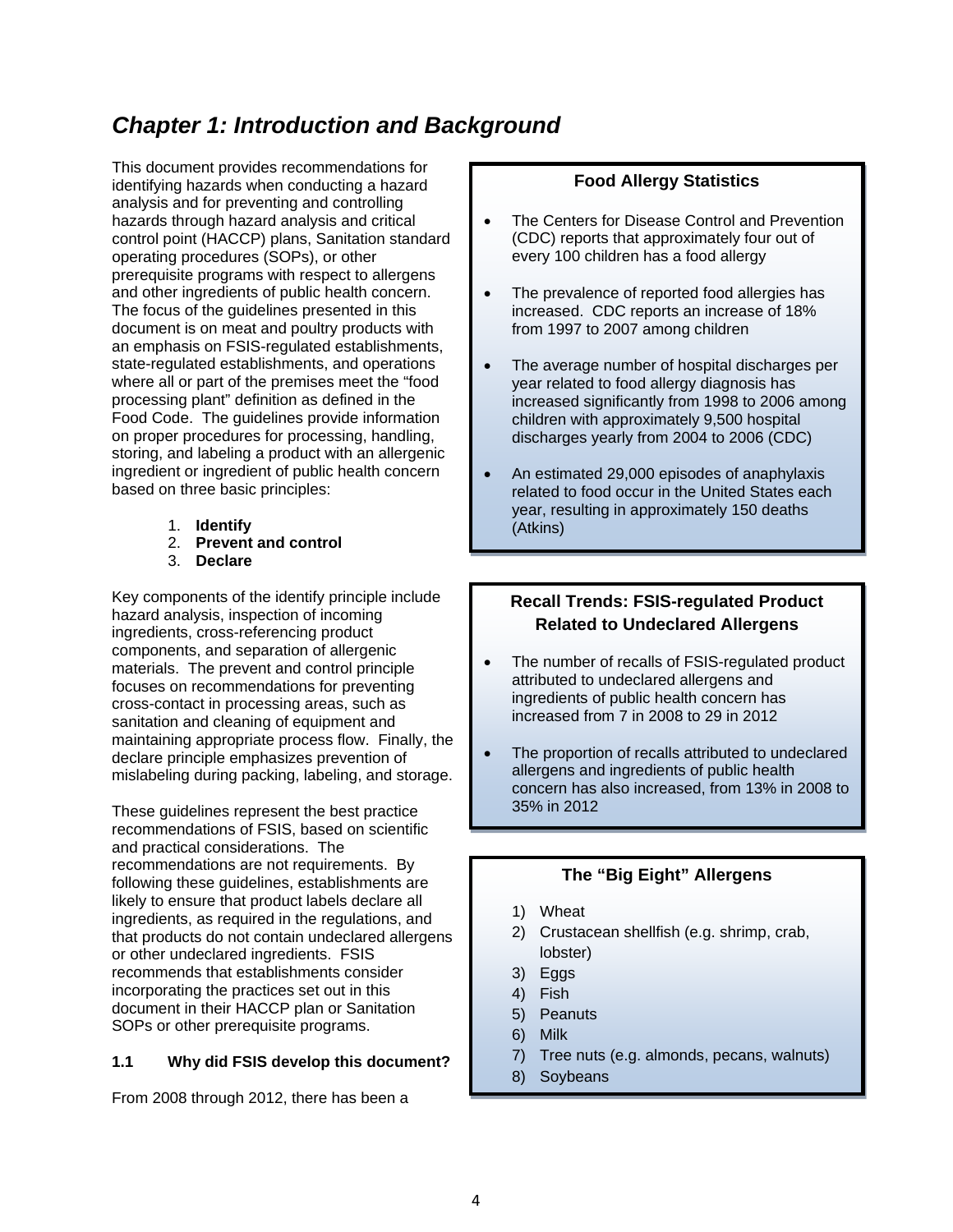sustained increase in the number of recalls of FSIS-regulated product that contained undeclared allergens. These recalls are preventable as many have been the result of ingredient changes, product changes, products in the wrong package, or products with misprinted labels.

The consumption of meat and poultry products containing ingredients of public health concern, such as undeclared allergens, may result in adverse health outcomes for certain individuals. According to the National Institute of Allergy and Infectious Diseases (NIAID), the "Big Eight" allergens account for approximately 90 percent of all food allergy reactions. Situations involving the non-declaration of the "Big Eight" allergens may result in a Class I or Class II recall. (Refer to [FSIS Directive](http://www.fsis.usda.gov/wps/wcm/connect/77a99dc3-9784-4a1f-b694-ecf4eea455a6/8080.1.pdf?MOD=AJPERES) 8080.1 for additional information on product recall.)

### **1.2 What is a food allergen?**

More than 170 foods have been reported to cause allergic reactions; however, eight of the most common allergenic foods account for 90 percent of all food allergic reactions and are the sources from which many other ingredients are derived. Food allergies are an important public health problem that affect adults and children and are increasing in reported prevalence. There is currently no cure for severe allergic reactions. Therefore, it is necessary to provide guidance on avoiding specific foods, reviewing labels, and managing the relevant signs and symptoms of those that are affected.

According to the NIAID, some food allergens cause allergic reactions primarily if eaten raw; however, most food allergens can still cause reactions even after they have been cooked or have undergone digestion in the stomach and intestines.

Establishments are required to declare all ingredients on the label. While the "Big Eight" allergens are the most common allergenic foods, people may have adverse reactions to other substances as well. Consumption of some ingredients, such as sulfur-based preservatives (sulfites), lactose, FD&C Yellow 5 (Tartrazine), gluten, and monosodium glutamate (MSG), may result in an adverse reaction in certain susceptible individuals, yet they are not considered allergens.

**Ingredients of public health concern:** Ingredients to which consumers have reported adverse reactions

**Food allergens:** Specific components of food or ingredients within food (typically proteins) that are recognized by allergen-specific immune cells and cause specific immunologic reactions, resulting in characteristic signs and symptoms (NIAID)

**Food allergy:** Adverse health effect arising from a specific immune response that occurs reproducibly on exposure to a given food (NIAID)

**Signs and symptoms of food allergy:** According to the CDC, depending on the individual and allergy, the signs and symptoms can vary from mild to sudden and severe, including one or more of the following:

- Hives
- Tingling in the mouth
- Swelling in the tongue and throat
- Difficulty breathing
- Abdominal cramps
- Vomiting or diarrhea
- Eczema or rash
- Coughing or wheezing
- Loss of consciousness
- **Dizziness**

**Anaphylaxis:** Severe, life-threatening, whole body allergic reaction that occurs seconds to minutes after exposure and can result in respiratory distress, shock, and death

It should also be noted, especially for establishments producing product for export, that countries outside of the U.S. may have concerns for other allergens that may need to be addressed. For example, Canada and the European Union recognize more than the "Big Eight" allergens.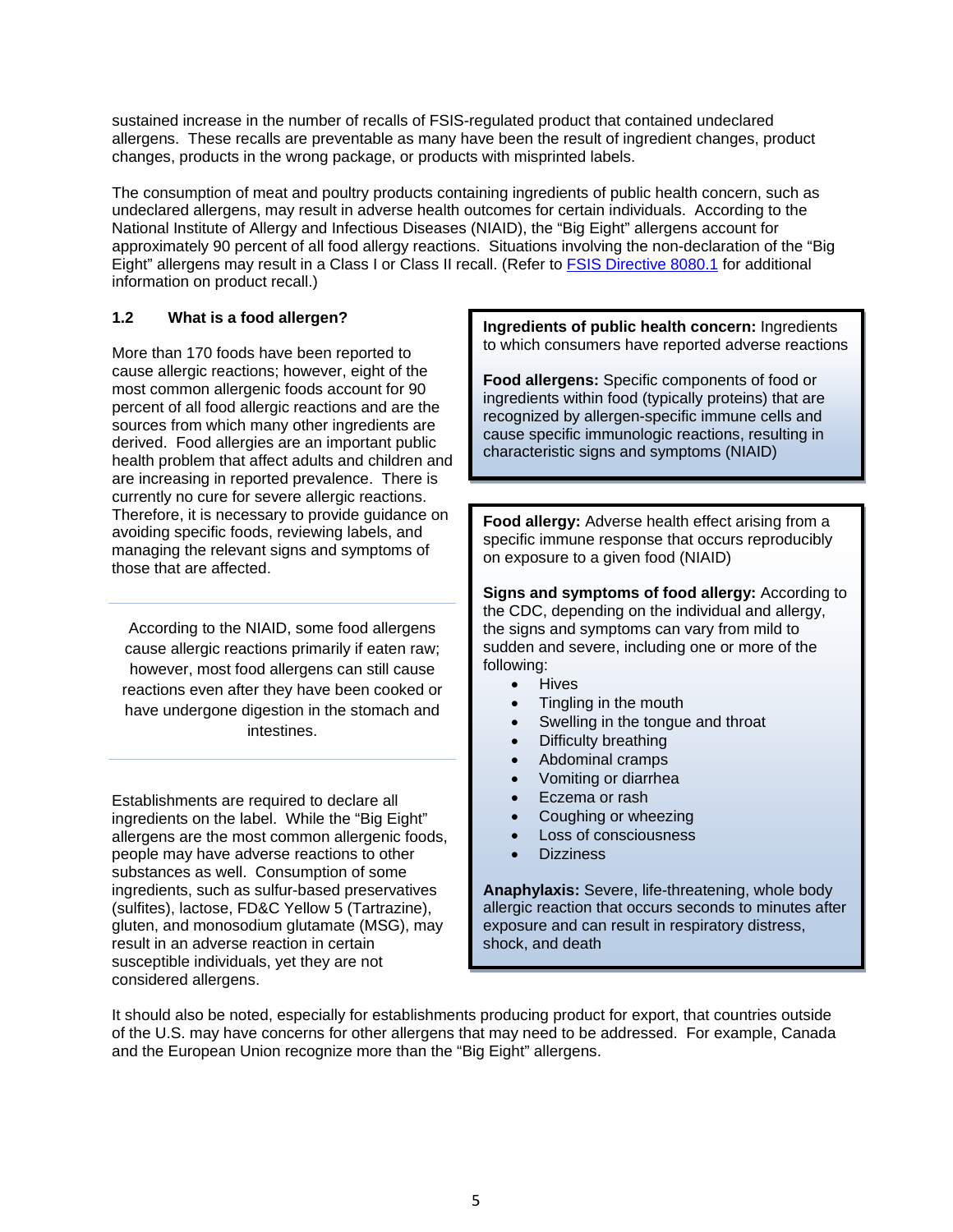### **1.3 What are the undeclared allergen trends that FSIS has observed in industry?**

FSIS has recognized a notable increase in the number of recalls that have occurred because of undeclared allergens and ingredients of public health concern in product. FSIS has found that many of these recalls occurred because of a change in product formulation by the establishment or a change in a supplier's ingredient formulation that was not reflected on the labeling of the finished meat or poultry product.

If an establishment recalls product because of an undeclared ingredient, an establishment likely has: 1) failed to address the chemical (allergen) food safety hazard in its hazard analysis, 2) failed to support the decisions made in the hazard analysis, 3) failed to reassess the hazard analysis, or 4) failed to effectively implement the controls to support the decisions made in the hazard analysis (see 9 CFR 417.2(a)(1),

417.5(a)(1), 417.4(a)(3), 417.3(b) respectively).

In some cases, FSIS requested that establishments recall product in commerce because FSIS in-plant inspection personnel or Enforcement, Investigations, and Analysis Officers (EIAOs) found undeclared allergen problems. Establishments should take steps to identify such problems instead of relying on FSIS to find them. Establishment controls should be in place to address the presence of undeclared allergens and ingredients of public health concern.

Establishments are required to declare

ingredients on the label if they are included in the

**What is causing undeclared allergen recalls?**

- New Ingredient
- **New Supplier**
- **Misprinted Label**
- Product in Wrong Package
- Product Reformulation
- Ingredient Reformulation

product formulation (9 CFR 317.2 and 381.118). Allergen-containing products must be handled, processed, formulated, and stored properly. If allergens are not declared, then the product is adulterated and misbranded. If adulterated and misbranded product has already been shipped into commerce, FSIS would request that it be recalled.

### **1.4 What is the Food Allergen Labeling and Consumer Protection Act (FALCPA)?**

The [2004 Food Allergen Labeling and Consumer Protection Act \(FALCPA\)](http://www.fda.gov/Food/LabelingNutrition/FoodAllergensLabeling/GuidanceComplianceRegulatoryInformation/ucm106187.htm) requires that products under the jurisdiction of the Food and Drug Administration (FDA) that contain a major food allergen clearly identify the allergen on the label (Public Law 108-282, Title II). FSIS supports the voluntary addition of allergen statements (e.g. "contains" statements) on meat and poultry product labels immediately following the ingredients statement as discussed in the [FSIS Compliance Assistance: Allergens-Voluntary Labeling](http://www.fsis.usda.gov/wps/portal/fsis/topics/regulatory-compliance/labeling/ingredients-guidance/allergens-voluntary-labeling-statements)  [Statements.](http://www.fsis.usda.gov/wps/portal/fsis/topics/regulatory-compliance/labeling/ingredients-guidance/allergens-voluntary-labeling-statements)

All ingredients used in the formulation of meat, poultry, or egg products must be declared by their common or usual name in the ingredients statement. Occasionally a substance may be used in a meat, poultry, or egg product whose use in that product, consistent with FDA's labeling definition, would be as an incidental additive or a processing aid (21 CFR 101.100(a)(3)). If an establishment believes that a substance is a processing aid or incidental additive in a meat, poultry, or egg product, it should contact FSIS for a determination. FSIS makes these determinations on a case-by-case basis, as discussed in the FSIS [Compliance Guide on the Determination of Processing Aids.](http://www.fsis.usda.gov/wps/wcm/connect/9a34e8d9-997a-4c58-bd5e-d87cc371ecda/Determination_of_Processing_Aids.pdf?MOD=AJPERES)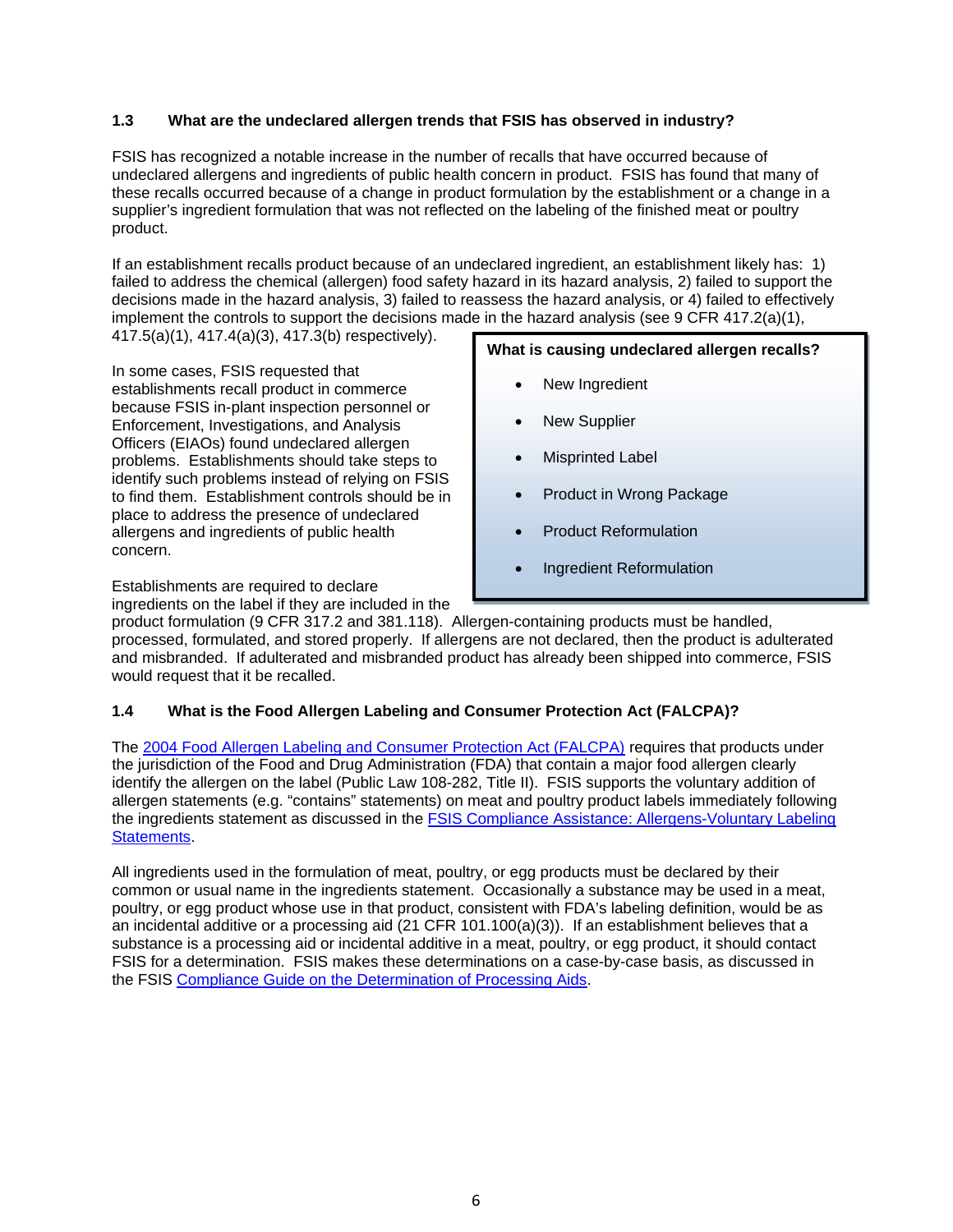## *Chapter 2: Prevention and Control Measures for Undeclared Allergens*

For comprehensiveness, FSIS recommends control measures throughout an establishment's HACCP system to prevent the potential of undeclared allergens based on three basic principles: **identify**, **prevent and control**, and **declare**. Below are steps establishments should take that could be incorporated within the HACCP plan or Sanitation SOPs or other prerequisite program.

As appendices to this document, there are several resources that can be used in conjunction with the **identify**, **prevent and control**, and **declare** concepts:

- Page 14 depicts "How to Handle Labels of Incoming and Outgoing Products" in a diagram detailing recommended procedures to maintain proper handling of labels.
- Page 15 contains a process flow diagram that illustrates the targets for mitigation in a hypothetical flow diagram for fresh pork sausage. This mitigation targets are highlighted to correspond with the **identify**, **prevent and control**, and **declare** principles emphasized in this guidance.
- Page 16 illustrates an allergen risk evaluation and labeling flow chart to assist with an establishment's evaluation of whether or not special labeling is needed.
- Page 17 is the beginning of the specific "Establishment Checklists" that are provided to assist establishments with questions to consider as they brainstorm the identification, prevention and control, and labeling of allergens.
- Page 20 includes "Allergen Scenarios and Possible Preventive Measures" that are hypothetical scenarios along with preventive measures that could have been taken to illustrate the concepts from the guidelines.
- Page 22 is the beginning of a resource entitled "Allergenic Ingredients and Foods" which was adapted from Food Allergy Research and Education (FARE) to help establishments identify "Big Eight" allergens.
- Page 26 highlights the references and sources of information used throughout this document along with other resources for additional information.

### **2.1. Identify: Inspection of Incoming Ingredients, Cross-referencing Components, Separation**

A meticulous, comprehensive hazard analysis is crucial to identify and control allergens in an establishment. The hazard analysis serves as the foundation for a strong and successful HACCP plan. Therefore, it is important for the establishment to invest time and resources in the analysis, particularly in hazard identification.

**Food safety hazard:** Any biological, chemical, or physical property that may cause a food to be unsafe for human consumption

The introduction of ingredients into product **must be taken into account** during the hazard analysis

According to 9 CFR 417.2(a)(1), the establishment is required to identify all food

safety hazards reasonably likely to occur through a hazard analysis. Doing so would include identifying any chemical hazards, such as allergens and ingredients of public health concern, as well as any biological and physical hazards that are reasonably likely to occur in the production process. The introduction of an allergen could occur anywhere during the production process. Therefore, an establishment should be sure to evaluate each step in its process from receiving to packaging and shipment. Allergens fall under the chemical hazards portion of the hazard identification.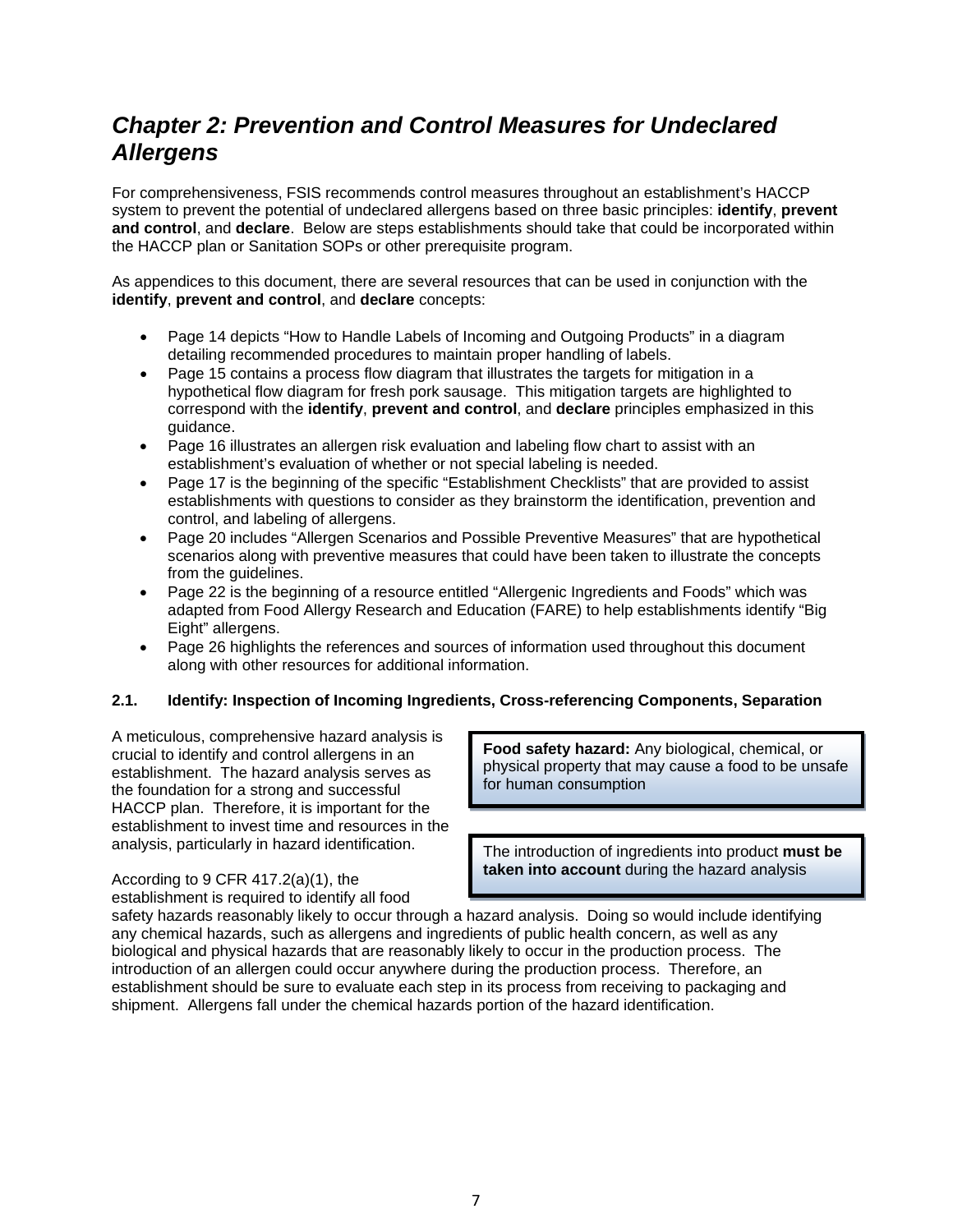A hazard analysis is not only used to assess the food safety hazards reasonably likely to occur in the production process but is also used to identify the measures through Critical Control Points (CCPs) that the establishment can apply to control those hazards. The hazard analysis **must** consider food safety hazards that can occur before, during, and after entry into the establishment.

Establishments should be especially thorough during the hazard identification phase of their hazard analysis to identify food safety hazards and ultimately to mitigate the possibility of preventable recalls because of undeclared allergens and ingredients of public health concern. In these guidelines, FSIS has provided measures for controlling the presence of undeclared allergens in product that may be included in an establishment's HACCP system. Measures may also be included within an establishment's Sanitation SOPs or other prerequisite program that sufficiently and effectively prevent the presence of undeclared allergens in product.

As a result of the identification of chemical hazards in the hazard analysis, an establishment should have a list of allergens and other ingredients of public health concern that are used in production. According to the National Advisory Committee on Microbiological Criteria for Foods (NACMCF), establishments should evaluate each of these identified hazards based on severity as well as likelihood of occurrence. This evaluation could be based upon historical data, scientific literature, or establishment records. Once the hazard evaluation is completed, establishment personnel should work to develop approaches to control those hazards.

As part of food safety and hazard control under federal regulation, every establishment is required to have a written HACCP plan based on its hazard analysis (9 CFR 417.2(b)(1)). The HACCP plan is required to include the food safety hazards reasonably likely to occur in the production process.

The establishment is required to have a flow chart describing the steps of each control process and product flow in the establishment (9 CFR 417.2(a)(2)). Every establishment must validate the HACCP plan's adequacy in

FSIS has found that establishments have not been aware of the potential presence of allergens within a new ingredient or formulation when changing suppliers or the formulation of an ingredient. It is essential that establishments routinely verify that the ingredient's label reflects its formulation.

When a change in suppliers or formulation occurs, establishments should be on high alert for the presence of allergens in the new ingredient or product. It is the establishment's responsibility to routinely check the ingredient's formulation.

#### **What are some straightforward, practical steps I can take to identify allergens in my establishment?**

- Review a list of all ingredients and products that you use to determine whether they are or contain allergens
- Using an establishment schematic, do a walkthrough noting paths of allergenic ingredients and products and areas of concern where crosscontact may occur
- Keep a list of ingredients used in product formulations and label records at the receiving area to compare against incoming ingredients
- Ensure that all incoming ingredients containing allergenic material are clearly labeled and identified
- Use color coding for allergen-containing ingredients and products
- Store ingredients containing allergenic materials in separate, designated areas that are clearly identified and marked
- Become familiar with letters of guarantee from suppliers
- Maintain open communication of expectations with suppliers and inquire about suppliers' allergen control programs

controlling the food safety hazards, such as undeclared allergens, identified during the hazard analysis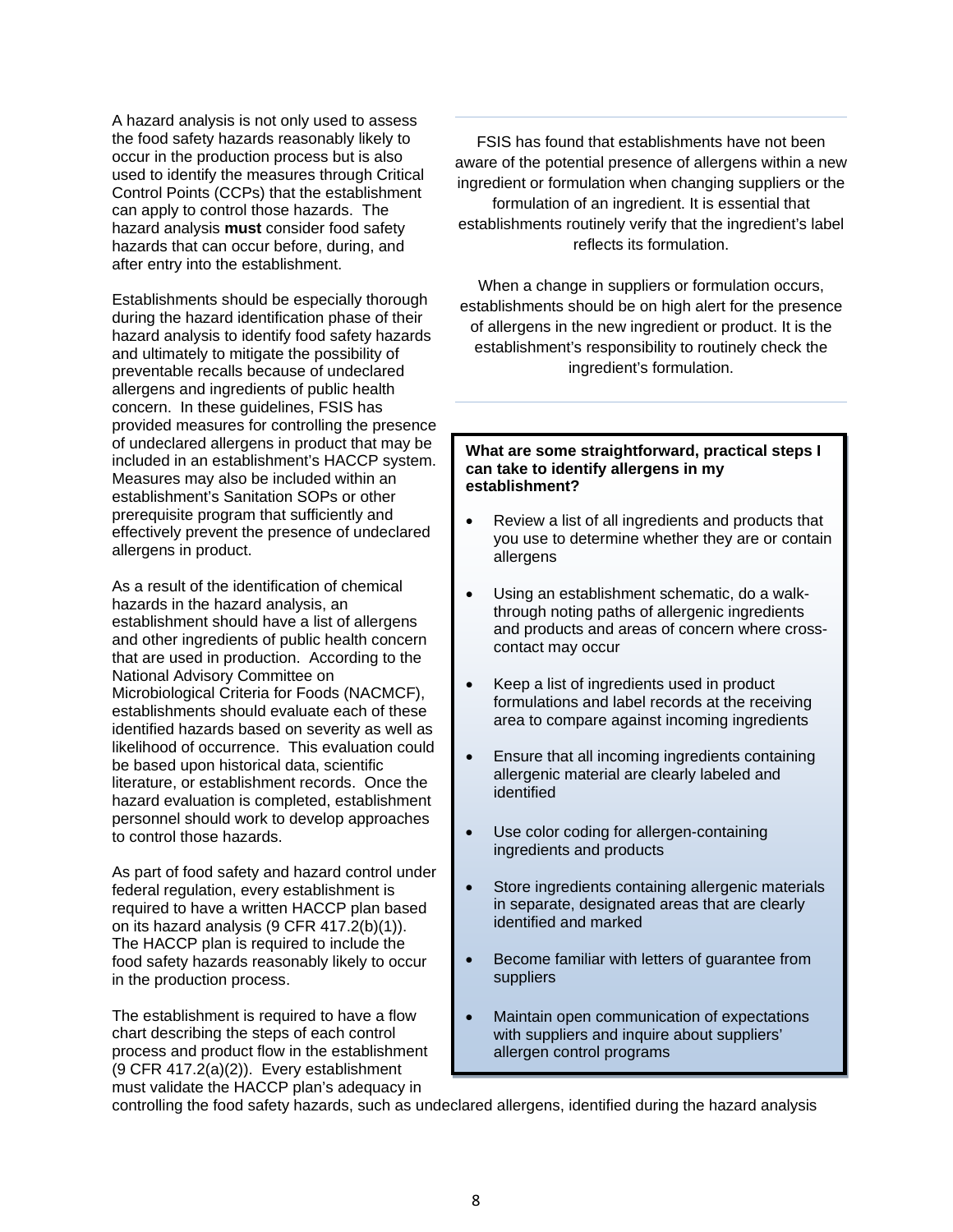and verify that the plan is being effectively implemented to reduce the potential for the presence of undeclared allergens in the product.

To fully address all allergens and ingredients of public health concern in the final product, an establishment should first assess ingredients present in the incoming meat or poultry and non-meat or non-poultry components. The establishment should seek out information about the allergens and ingredients of public health concern used by its suppliers. In addition, it should seek information on its suppliers' production practices, such as whether they employ practices to prevent the cross-utilization of equipment or cross-contact of product. This information may come in the form of a Letter of Guarantee (LOG) that should not to be confused with a Certificate of Analysis (COA). A COA typically includes test results associated with a specific lot, while a LOG may be provided by the supplier to describe

### **What is a letter of guarantee (LOG)?**

A LOG is a document that provides details for components that are used in the areas of food processing, handling, and storage. Generally, a LOG contains:

- Supplier name and address
- Brand name
- Statement that the material is safe and effective under intended conditions of use and will not adulterate the food product
- Signature of an official of the supplier

The LOG may be attached to an invoice or may be a continuing LOG that does not accompany each shipment.

the ingredients used in the production of products. Based on the component and complexity of the supplier's process, the content of the LOG can vary significantly, from a general statement, which is common, to a more detailed description of the supplier's process (e.g., details including ingredient components, processing aids, rework, processing steps, environmental conditions, or product carry over). In either situation, the LOG should accomplish the same function and be detailed enough to support the decisions made in the hazard analysis. An establishment should review and update the LOGs regularly to ensure that the decisions made in the hazard analysis are supported and to ensure that any formulation changes made by its suppliers are detected prior to incorporating the associated ingredient into the production process. Generally, an annual LOG will not be sufficient to support decisions made in the hazard analysis.

An establishment that fails to routinely review and verify the components and ingredients it receives may overlook the presence of an allergen. The result may be the inclusion of a component that is not declared in a product resulting in adulteration and misbranding, which could ultimately lead to a product recall.

FSIS recommends that an establishment maintain an approved supplier list along with ingredient information from each supplier. The establishment should use the list when receiving incoming ingredients to verify proper identification of each lot of ingredients.

For accuracy, an establishment should also cross-reference the sketch label approval, if applicable, to the actual label being used and the formulation data. It is imperative that the label approval, the actual label, and formulation all match for proper ingredient identification. If there is a discrepancy between the label and the formulation,

Every establishment must reassess the adequacy of its HACCP plan at least annually and whenever any changes occur that could affect the hazard analysis or alter the HACCP plan (9 CFR 417.4(a)(3)(i)). These changes may include:

- **Raw materials or source of raw materials**
- **Product formulation**
- Slaughter or processing methods or systems
- Production volume
- Personnel
- **Packaging**
- Finishing product distribution systems
- The intended use by consumers of the finished product
- Outbreaks or illnesses associated with this type of product

The reassessment and the reasons for any changes to the HACCP plan must be documented. Reasons that the HACCP plan is not changed must also be documented, unless it is an annual reassessment, and no changes are needed (9 CFR 417.4(a)(3)(ii)).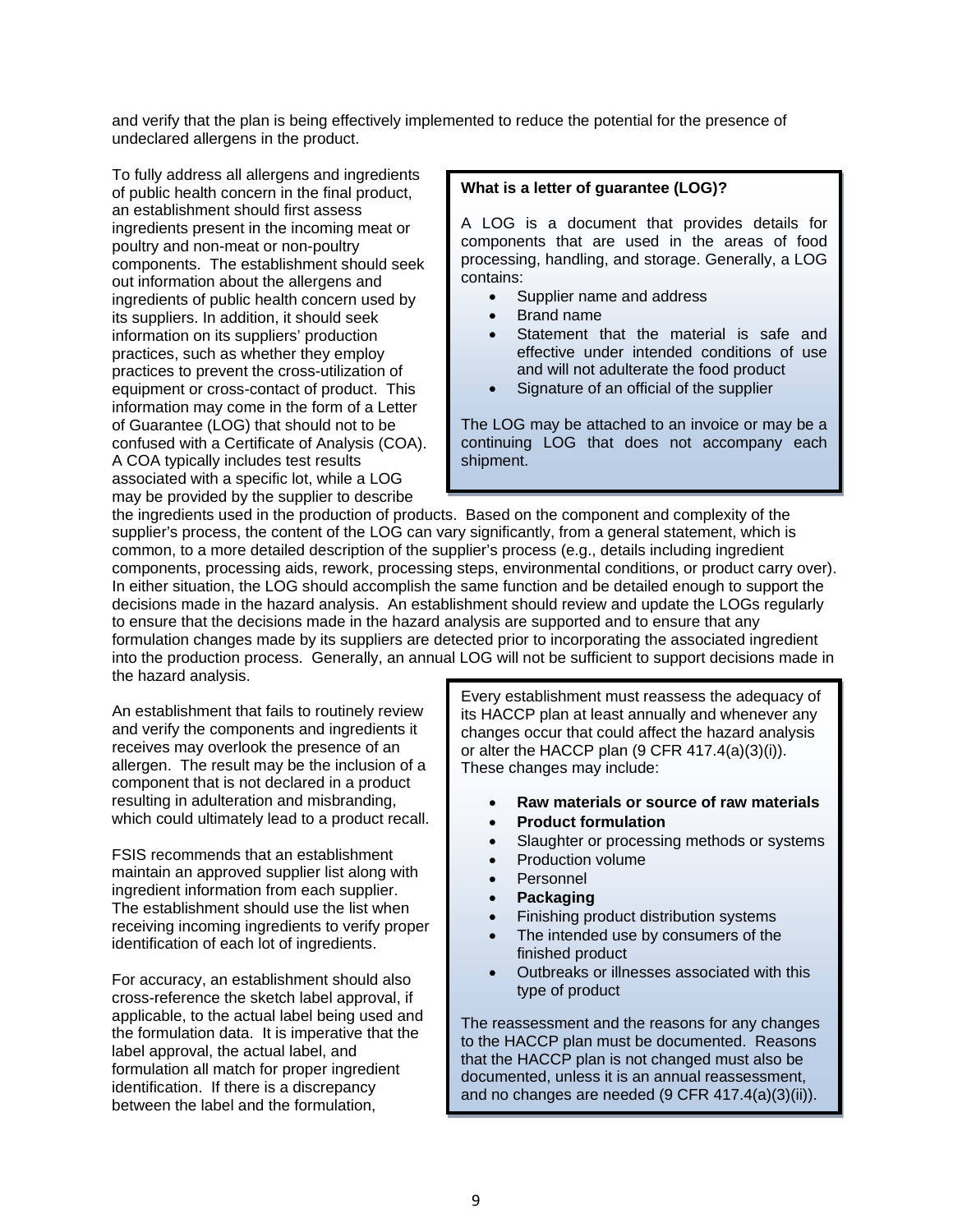establishment should separate the product and ingredients in question and hold them in a secure place, so that they are not used until the ingredients can be properly identified for use in specific products. FSIS [labeling guidance,](http://www.fsis.usda.gov/wps/portal/fsis/topics/regulatory-compliance/labeling/Labeling-Policies) including the Food Standards and Labeling Policy Book, is available on the FSIS website.

An establishment can prevent the presence of undeclared allergens by ensuring that appropriate mechanisms for labeling all ingredients are in place. A comprehensive chart, on page 15, details recommended procedures to maintain proper handling of labels on both incoming and outgoing product. As exhibited, this process should be conducted on an ongoing basis.

### **2.2 Prevent and Control: Equipment, Sanitation, and Processing**

It is especially critical for establishments to address cleaning of equipment, utensils, and food contact surfaces (FCS) when producing both allergenic and non-allergenic product, to prevent cross-contact and misbranding.

Personnel should be trained on the cleaning procedures the establishment employs to control food allergens and should be aware of which products contain allergenic ingredients. Establishments should track work-in-progress product with at least the product name, lot code, and allergenic ingredients or ingredients of public health concern to minimize potential cross-contact during processing. Equipment and utensils used for the preparation, processing, or other handling of all product, including allergenic product, in the establishment need to be suitable for the purpose intended and be of such material and construction that will facilitate thorough cleaning and ensure cleanliness in the preparation and handling of products.

Cleaning of equipment, utensils, and FCS areas should be conducted after an allergenic product has had contact with a utensil, surface, or piece of equipment, and before the equipment, utensils, and FCS areas are used for an allergen-free product. It is important that equipment used to handle allergenic product be sufficiently sanitized before handling non-allergenic product.

The type of product an establishment is producing, the food contact surfaces being used, and the allergens present in the product **Cross-contact:** Inadvertent transfer of allergens to a food product from other food products, food contact surfaces, equipment, utensils, etc. if ingredients or allergen-containing products are not handled properly

**What are some straightforward, practical steps I can take to prevent cross-contact in processing areas within my establishment?**

- Color coding of ingredient packages, supplies, uniforms, and utensils used for products containing allergens throughout processing to facilitate simple identification
- Documenting cleaning procedures with checklists including procedures for spill clean-up
- Employing a method for the verification and validation of cleaning
- Maintaining documented process flow along with mapping the route of allergenic product through the establishment
- Employing a method for tracking of lot codes through production
- Carefully evaluating rework and work-in-progress
- Dedicating equipment or, if not feasible, separate allergenic products by time, space, etc.

all should be considered when designing a cleaning program. A review by *Jackson et al.* presents cleaning, control, and validation strategies to prevent cross-contact with allergens. They note that, generally speaking, food proteins, which would include allergenic proteins, are some of the most difficult to remove from surfaces.

Planning plays a key role when handling and processing both allergenic and non-allergenic product. The most effective and appropriate protocol for handling and processing both allergenic and non-allergenic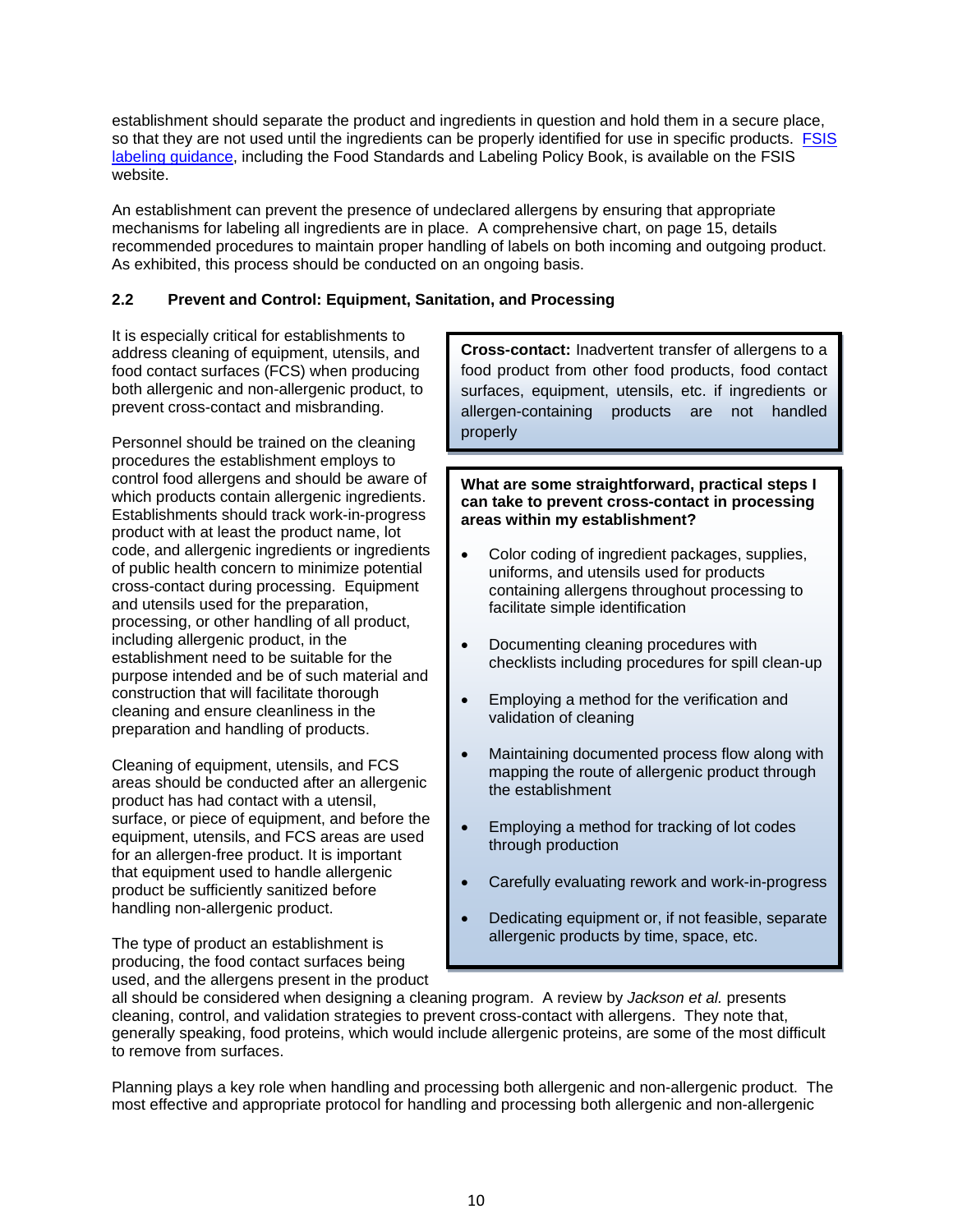products is to handle and process non-allergenic products **before** handling and processing allergenic products to reduce the possibility of cross-contact and misbranding. This approach eliminates the need to hold utensils and equipment for proper cleaning before handling and processing allergenic product.

FSIS **does not recognize** a threshold for any allergenic ingredient. Thus, all allergenic ingredients need to be declared on the product label.

FSIS recommends conspicuously and distinctly marking all equipment and utensils used for handling allergenic products. Cleaning and sanitizing equipment, FCS, and utensils is effective at not only removing soil and microorganisms but also food allergen residues. Additionally, FSIS recommends that establishments avoid using the same cooking medium (e.g., oil or water) when processing both allergenic and non-allergenic products. If an establishment chooses to utilize the same cooking medium, it is important that non-allergenic product does not become adulterated with the allergenic product in the cooking medium. Adulteration can be prevented by processing the non-allergenic product before the allergenic product.

Allergen test kits as well as laboratory testing using reference laboratories targeted at allergens of interest are available. AOAC International maintains a listing of [Performance Tested Methods](http://www.aoac.org/testkits/testedmethods.html) which includes food allergen kits. This type of allergen testing program may be considered to verify and document sanitation effectiveness in an establishment. Note that an allergen testing program would be a supplement to documenting cleaning procedures and a visual cleaning assessment.

### **2.3 Declare: Packaging, Labeling, Storage**

Properly declaring allergens in product is just as important as properly identifying incoming ingredients and handling and processing allergenic product. Once an establishment has identified the potential allergens among the ingredients used and has handled and processed products according to its HACCP system, it is the establishment's responsibility to ensure that the product is properly packaged, labeled, and stored.

An establishment should set procedures for personnel to easily distinguish allergenic product from non-allergenic product. Procedures should be in place to ensure that the label being applied to a given product within a production lot is correct and matches the label on other packaged units of product within the lot. These procedures should include the accurate identification of all potential allergens. If the product is incorrectly or insufficiently identified, it can lead to both adulteration and misbranding.

#### **What are some straightforward, practical steps I can take to prevent mislabeling during packing, labeling, and storage of final product?**

- Systems and checklists in place for the labeling of final product
- Conduct simulations with inaccurate product labels to test systems, checklists, and procedures
- Color coding of products containing allergenic ingredients
- Procedures in place for labeling discrepancies to ensure product disposition is evaluated
- Verification of the accuracy of product labels
- Methods of tracking lot codes through production, storage, and shipping
- Storage of products containing allergenic materials in areas that are clearly identified and marked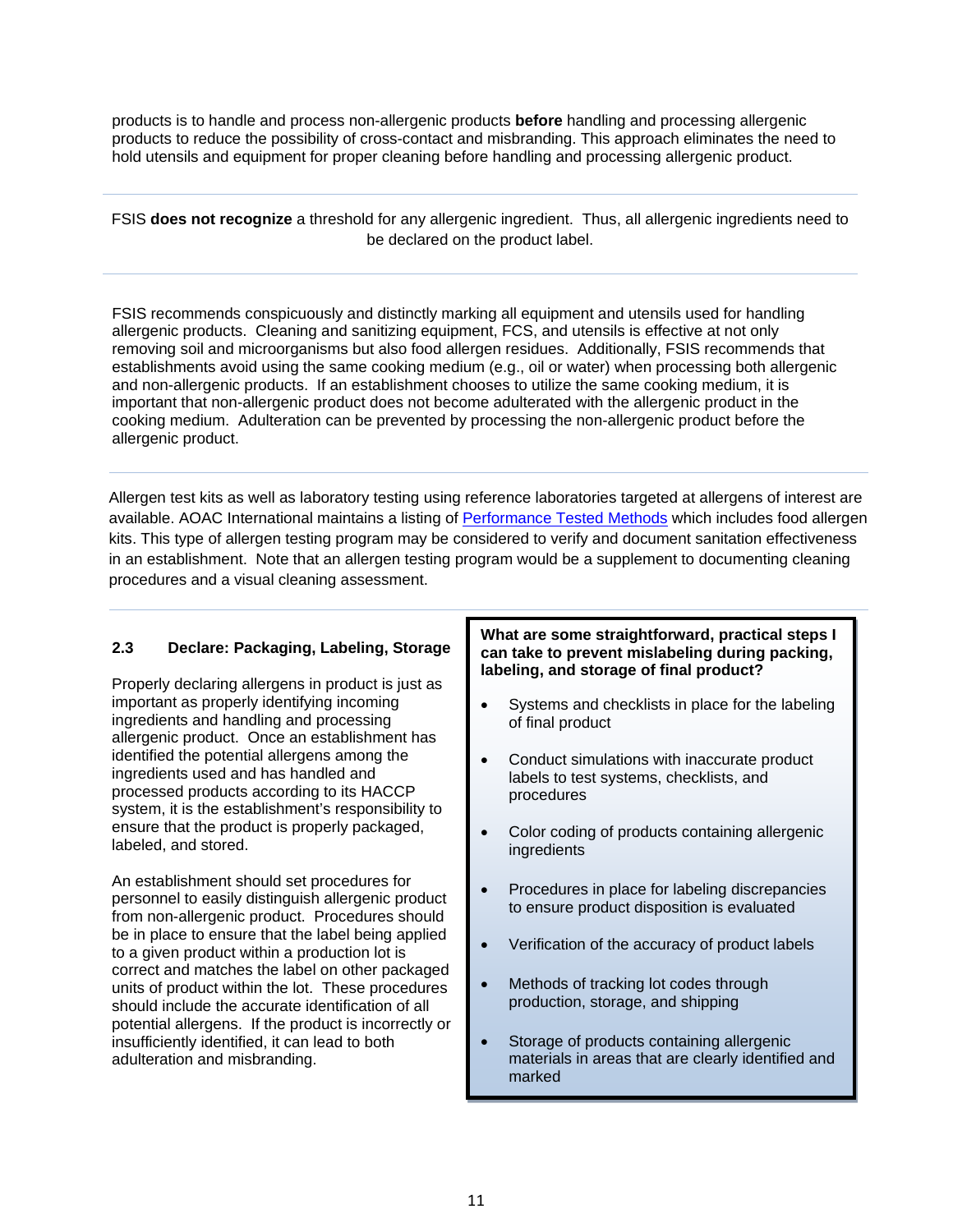Additionally, the storage of the allergenic and non-allergenic products needs to be easily identifiable through product separation. An establishment should ensure that cross-contact of products does not occur when products are placed in freezers, refrigeration units, or dry warehouses. It should also take care when storing ingredients in dry warehouses or formulation rooms. An establishment should ensure that all ingredients in storage areas are properly identified to prevent employees from selecting the wrong ingredient during formulation.

Question: *How should an establishment label its product when an incoming seasoning packet contains a "may contain" statement on its labeling?*

Answer: *All the ingredients in a "may contain" or "produced in a facility" statement of a purchased ingredient need not be listed on the final label if the official establishment: 1) Contacts the supplier and confirms in writing that the statement is a cautionary statement, and no such ingredient is in the product; and 2) Includes a written statement in its hazard analysis documentation to support why the "may contain" or "produced in a facility" statement is not carried forward to the finished meat or poultry product label.*

It is important that an establishment verify the accuracy of the final label to ensure that it includes all allergenic and non-allergenic ingredients in the product. An establishment should check the accuracy of labels in relation to the product being packaged. It may also include this procedure within its HACCP plan or other prerequisite program. The product in the package must precisely match the product described by the label on the package.

Question: *If an establishment produces a product that incorporates a non-meat or non-poultry ingredient that includes flour (an ingredient derived from wheat) and also produces a product that does not contain wheat, is the establishment required to notate on the non-allergenic product's final label that the product "may contain wheat" or was "manufactured in a plant with wheat" to prevent false or misbranding information to consumers?*

Answer: *No, the presence of wheat in the establishment does not require a "may contain" statement on products formulated without wheat. Only in limited situations does FSIS allow the use of factual labeling statements about a product's manufacturing environment (e.g. "Produced in an establishment that uses wheat"). Statements of this type may only be used where good manufacturing practices cannot reasonably eliminate the unintended presence of ingredients of public health concern. In this case, the HACCP plan, Sanitation SOP, or other prerequisite program should be implemented by the establishment to control this issue.*

Note: *See the FSIS* [Compliance Assistance: Allergens-Voluntary Labeling Statements](http://www.fsis.usda.gov/wps/portal/fsis/topics/regulatory-compliance/labeling/ingredients-guidance/allergens-voluntary-labeling-statements) *for additional information on the use of voluntary allergen statements of this type.*

Additionally, 9 CFR 317.2(b) and 9 CFR 381.116(a) require that the ingredients statement on the label be prominently placed with such conspicuousness and in such terms as to render it likely to be read and understood by the ordinary individual under customary conditions of purchase and use. The ingredients statement must also identify the common or usual names of the ingredients arranged in descending order of predominance. A complete and accurate ingredients statement is essential with the presence of an allergen. If a discrepancy is found between the packaged product and the label, or if a product has been mislabeled, it is critical that the product be separated from product entering commerce and held. The occurrence should be immediately reported to the establishment management on duty.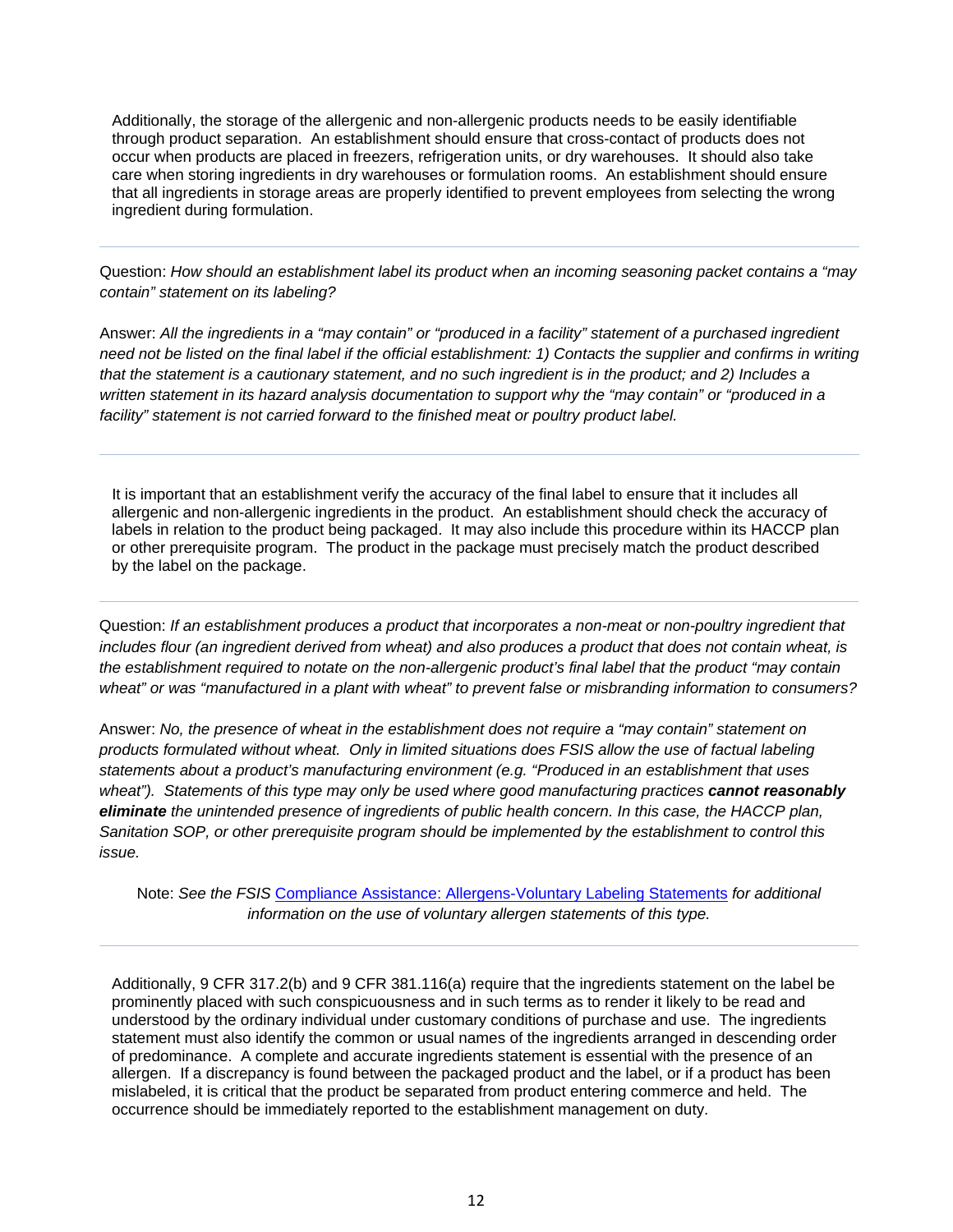## **Chapter 3: Allergen Training Commitment**

All staff that handle and order ingredients, supplies, and equipment, as well as those who are responsible for handling ingredients and products from receiving through shipping, should be aware of the dangers of allergens. **Each establishment employee needs to understand his or her food safety role in this process.** An establishment should maintain written procedures to **identify**, **prevent and control**, and **declare** allergens and make those procedures readily available to staff. Staff should review the procedures frequently, especially when changes occur.

Management should communicate the importance of allergen control and the establishment's allergen control program to all employees. The success of any system depends on education and training of management and employees in the importance of their role in producing safe foods.

### **Key Training Areas**

- Avoiding cross-contact
- Flow of allergenic ingredients and products
- Allergen control policies
- Hygiene procedures including handwashing and uniform requirements
- Waste control
- Rework and work-in-progress procedures
- Cleaning procedures and documentation including spill clean-up
- Dedicated supplies and equipment
- Storage of ingredients and final products
- Labeling procedures
- Scheduling of production
- Management notification for discrepancies and other allergen and labeling issues
- Product formulations
- Letters of quarantee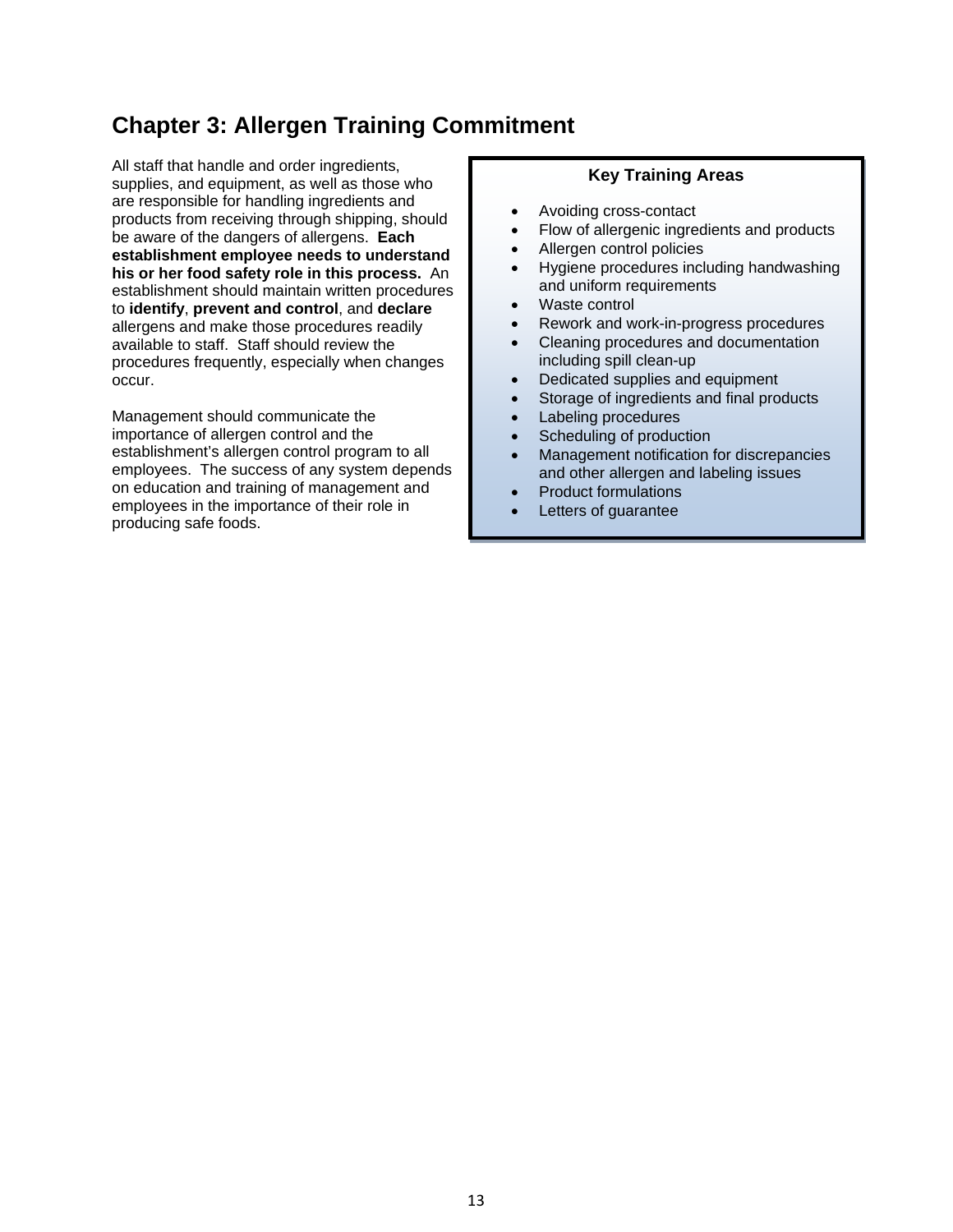

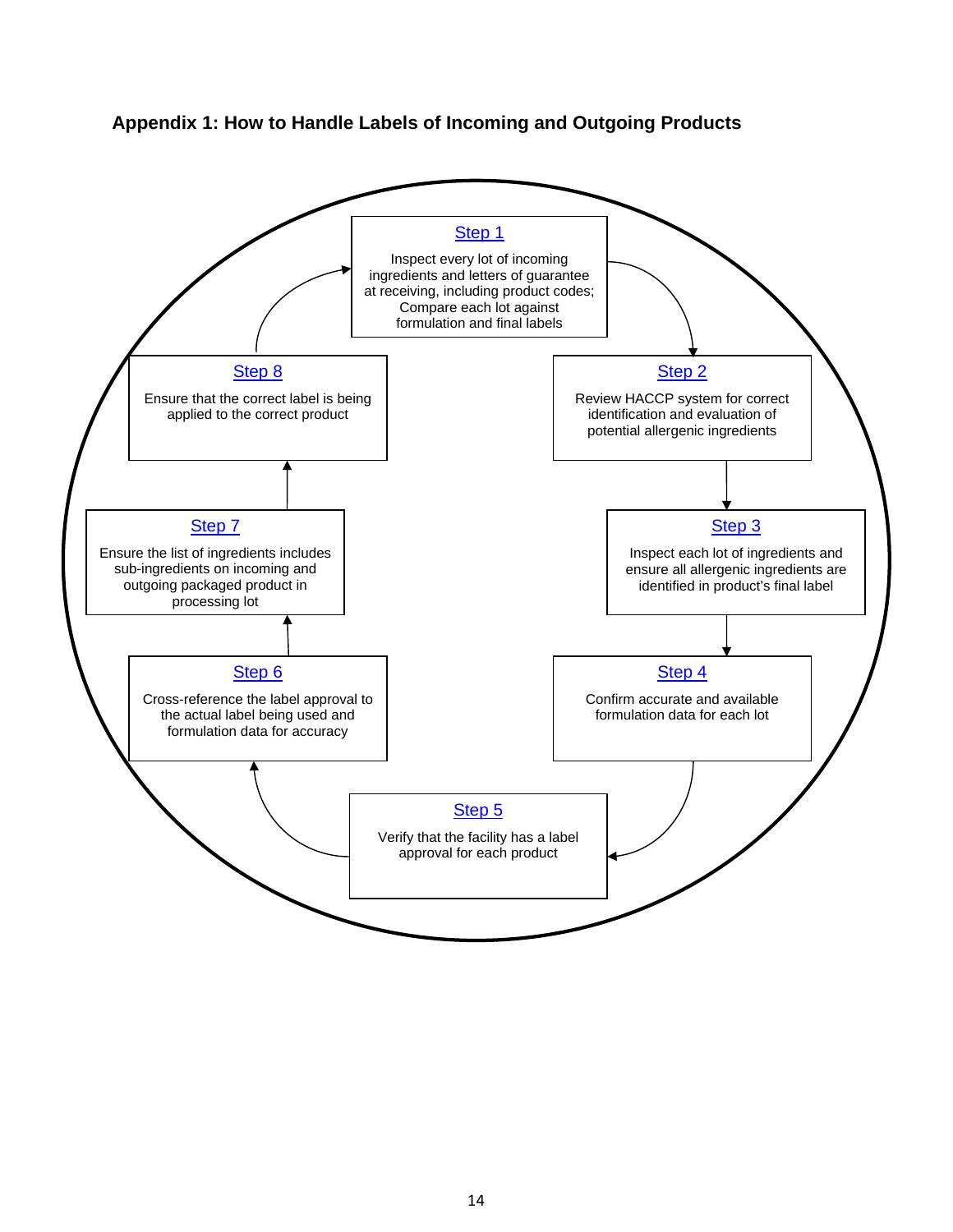### **Appendix 2: Process Flow Diagram with Mitigation Targets**

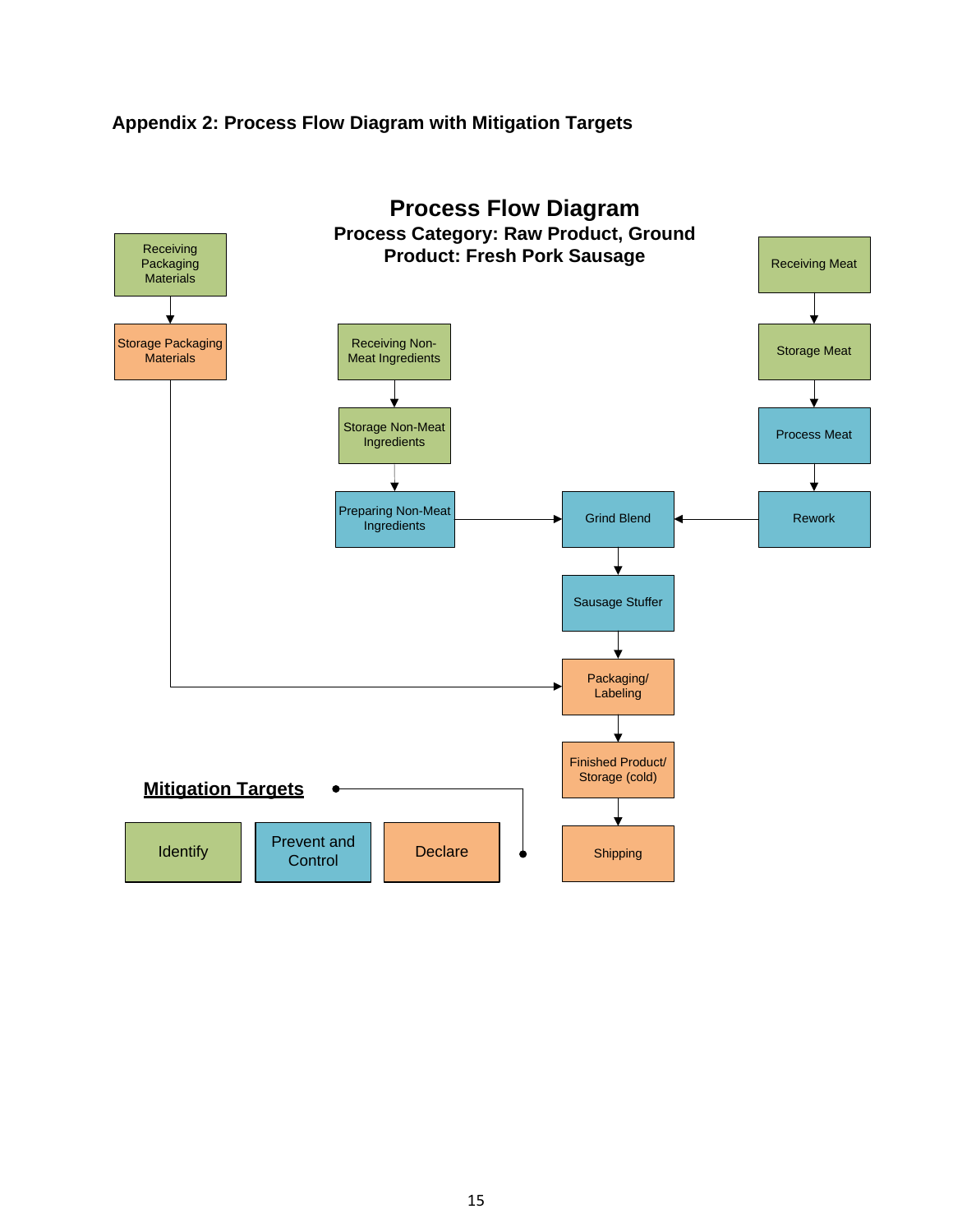### **Appendix 3: Allergen Risk Evaluation and Labeling**

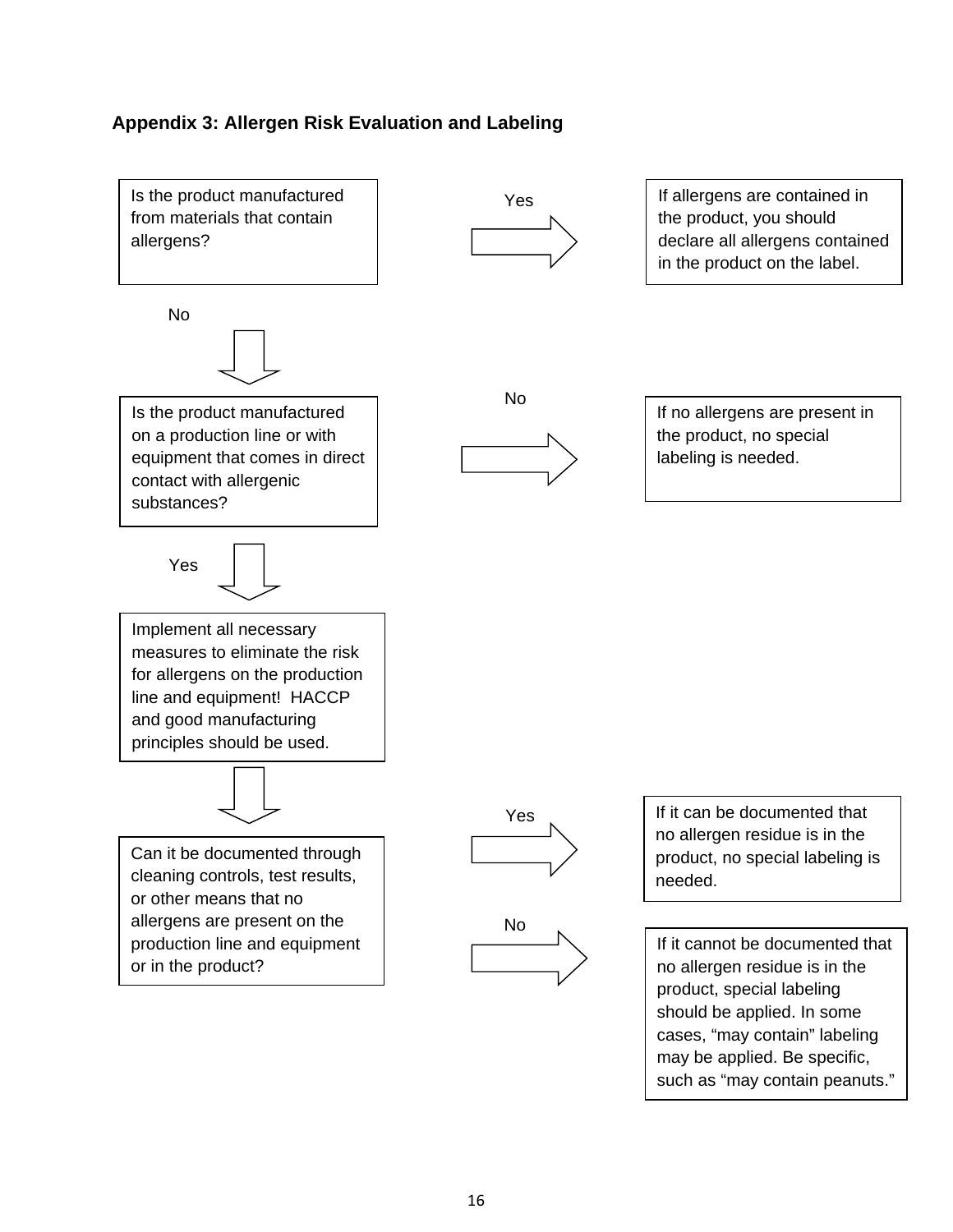### **Appendix 4: Establishment Checklist**

### **Identify:** Hazard Analysis, Inspection of Incoming Ingredients, Cross-referencing Components, and Separation

| Questions                                                                                                                 | <b>Yes</b> | <b>No</b> | <b>Comment</b> |
|---------------------------------------------------------------------------------------------------------------------------|------------|-----------|----------------|
| Do we use non-meat or non-<br>poultry ingredients from a supplier<br>in our product?                                      |            |           |                |
| Have we created a listing of the<br>non-meat or non-poultry<br>ingredients that we use from a<br>supplier in our product? |            |           |                |
| Do suppliers of ingredients have a<br>documented allergen control<br>program?                                             |            |           |                |
| Do our non-meat or non-poultry<br>ingredients contain allergens or<br>other ingredients of public health<br>concern?      |            |           |                |
| Are ingredient specifications<br>reviewed for formula changes?                                                            |            |           |                |
| Is there a system in place to verify<br>that purchased ingredients are<br>correct when received?                          |            |           |                |
| Are we addressing the accuracy<br>of incoming ingredient labels?                                                          |            |           |                |
| Are ingredients labeled if they<br>contain an allergen?                                                                   |            |           |                |
| Are the product codes of<br>purchased ingredients monitored<br>for changes?                                               |            |           |                |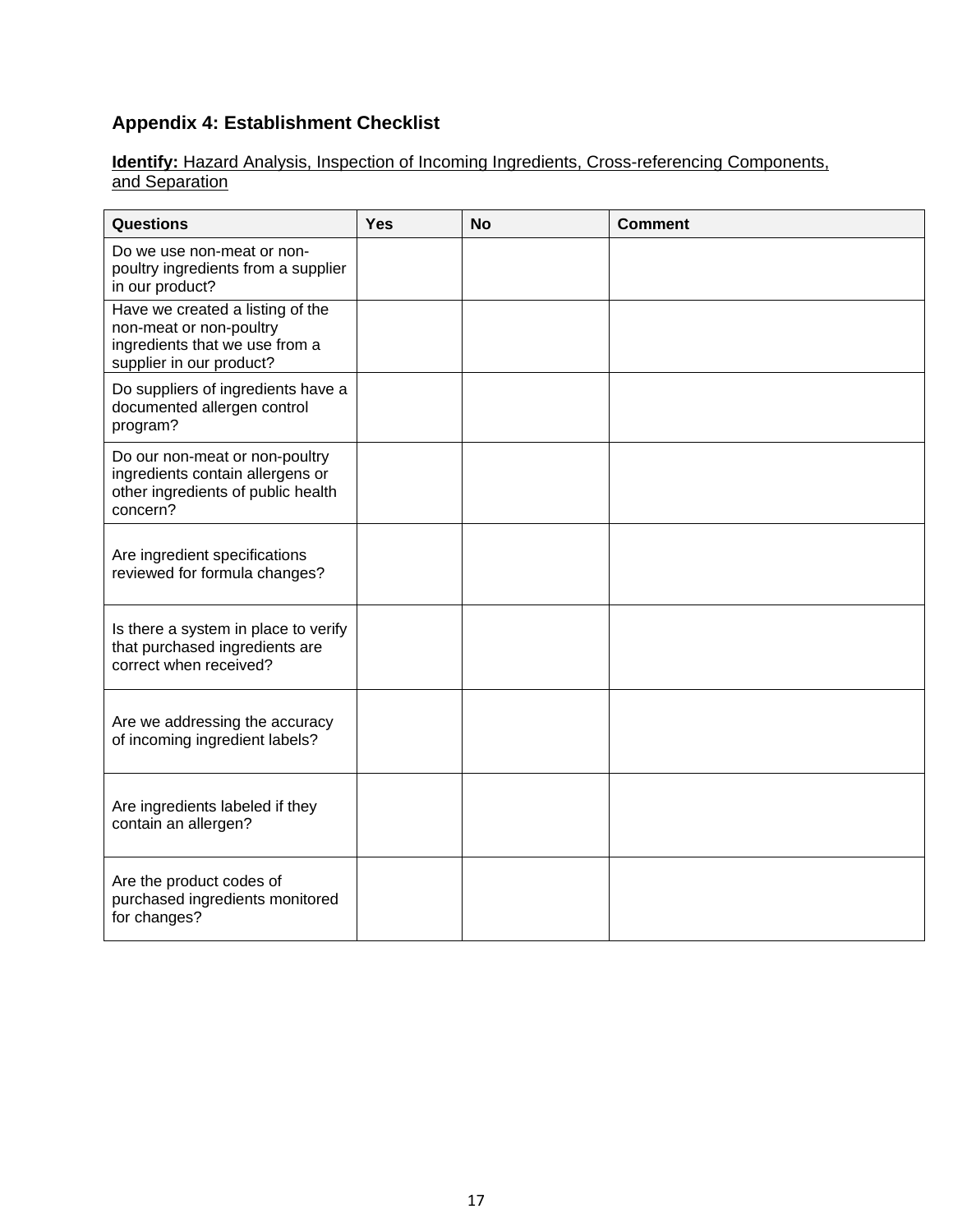### **Prevent and Control:** Equipment, Sanitation, and Processing

| Questions                                                                                                                                                                                   | <b>Yes</b> | <b>No</b> | <b>Comment</b> |
|---------------------------------------------------------------------------------------------------------------------------------------------------------------------------------------------|------------|-----------|----------------|
| Do we have preventive measures<br>in place in our HACCP plan or<br>other prerequisite program that<br>prevent the presence of<br>undeclared allergens? If so, what<br>measures are applied? |            |           |                |
| Are ingredients stored and<br>transported through the<br>establishment in a manner that<br>prevents cross-contact?                                                                          |            |           |                |
| Is the labeling and identification of<br>allergenic ingredients maintained<br>throughout establishment<br>processing (from receiving to<br>shipment)?                                       |            |           |                |
| Is it possible to process products<br>with allergens with dedicated<br>supplies and equipment? If not,<br>are allergenic products separated<br>to prevent cross-contact?                    |            |           |                |
| Is rework that contains allergenic<br>ingredients only used with "like"<br>items?                                                                                                           |            |           |                |
| Does our establishment have<br>standardized procedures for<br>sanitation for food allergens?                                                                                                |            |           |                |
| Does our establishment have an<br>established procedure for<br>verification of the sanitation<br>effectiveness for food allergens?                                                          |            |           |                |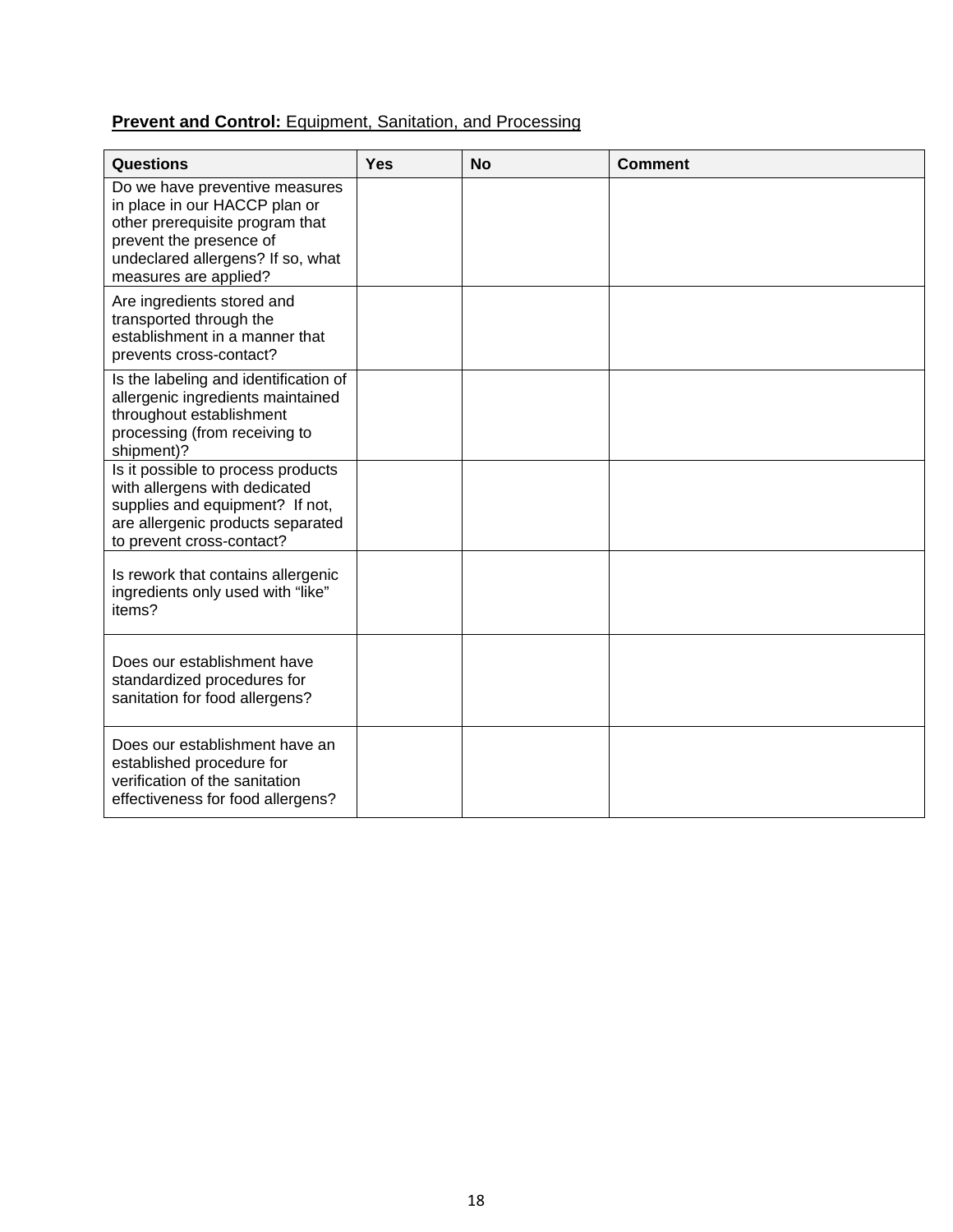### **Declare: Packaging, Labeling, and Storage**

| <b>Questions</b>                                                                                                                                                         | <b>Yes</b> | <b>No</b> | <b>Comment</b> |
|--------------------------------------------------------------------------------------------------------------------------------------------------------------------------|------------|-----------|----------------|
| Are we addressing the accuracy<br>of outgoing final packaged<br>product?                                                                                                 |            |           |                |
| Does the finished product label,<br>including sub-ingredients, match<br>both the final label and<br>formulation data on the non-meat<br>or non-poultry ingredient label? |            |           |                |
| Is there a system in place for<br>traceback of non-meat and non-<br>poultry ingredients in the event of<br>a concern, investigation, or recall?                          |            |           |                |
| Do we ensure that employees<br>responsible for labeling are aware<br>if there are formulation changes?                                                                   |            |           |                |

### **Overall**

| <b>Questions</b>                                                                                                   | <b>Yes</b> | <b>No</b> | <b>Comment</b> |
|--------------------------------------------------------------------------------------------------------------------|------------|-----------|----------------|
| Have we trained our employees<br>on how to properly inspect,<br>process, store, and label<br>allergenic product?   |            |           |                |
| Do employees have an<br>understanding of the<br>establishment's allergen control<br>program?                       |            |           |                |
| Are our control procedures for<br>allergens being applied<br>appropriately and verified of their<br>effectiveness? |            |           |                |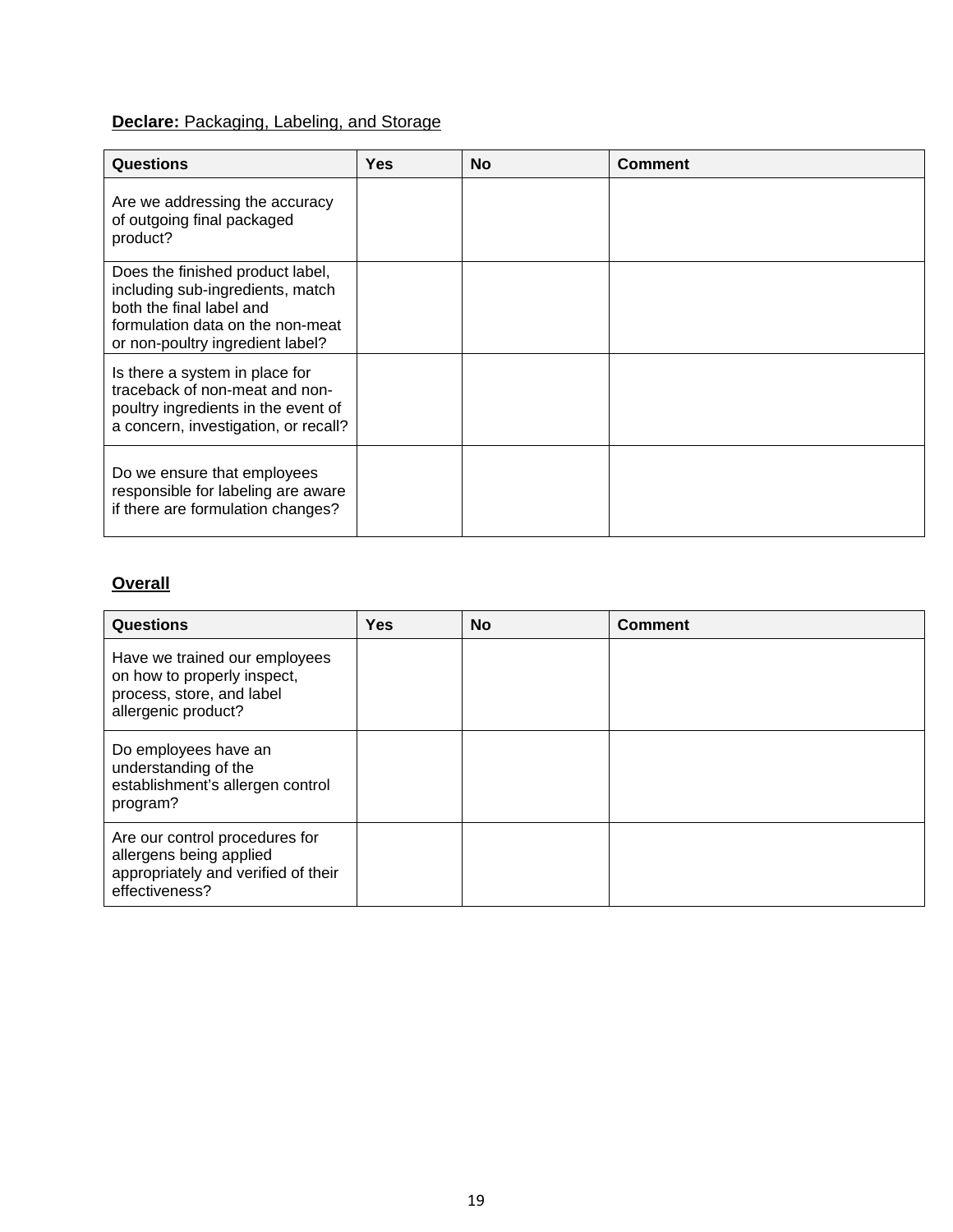### **Appendix 5: Allergen Scenarios and Possible Preventive Measures**

NOTE: An establishment is required to notify the district office within 24 hours of learning or determining that it has shipped or received in commerce adulterated or misbranded product (9 CFR 418.2).

**Scenario 1:** Establishment A notified in-plant inspection personnel of a problem that it has discovered with a particular meat snack stick that it produced on five separate days in the last two weeks. The establishment's supplier changed its seasoning blend to include eggs; however, the snack stick label was not updated to include the presence of this allergen.

**IDENTIFY**: The establishment should communicate with suppliers of ingredients to ensure they advise them of any changes in product formulation and allergens in the final product.

**IDENTIFY:** The establishment should routinely check an ingredient's formulation, in this case, the seasoning used in the snack sticks. One possible solution is to keep product formulation and label records at receiving to compare against incoming ingredients. Additionally, establishment management should maintain active and open communication with suppliers and become familiar with letters of guarantee, packaging of ingredients, and ingredient product codes.

**DECLARE:** The establishment could verify the ingredients within each product during the packaging and labeling of the snack sticks. Establishments should verify the accuracy of all labels on products and ensure that they appropriately reflect the ingredients used in the formulation. Not identifying the presence of an allergen or ingredient of public health concern means that the label is false and misleading, and the product is misbranded and adulterated. Verification of the product labels should be carried out and include a comparison of the formulation and ingredients contained in non-meat products.

**Scenario 2:** Establishment B produced multiple products including two chicken entrees: one containing shrimp, and one containing vegetables but no shrimp. On two days, the establishment packaged and shipped the chicken and shrimp entree in the chicken and vegetables package. The problem was discovered by two consumers who purchased the entree and reported the wrong packaging to FSIS.

**DECLARE:** Properly declaring allergens using the appropriate package is just as important as identifying ingredients and processing product. The establishment should consider using color-coding of products containing allergenic ingredients and should have a mechanism for verification of product labels, such as checklists at the point of packaging and labeling.

**Scenario 3:** As a result of rising costs for a teriyaki sauce mix used in a stir fry meal produced by Establishment C, establishment management searched for a less expensive supplier. The sauce produced by the current supplier contained wheat and soy, which were properly declared on the meal label. A new supplier was found that could supply teriyaki sauce at a much lower price, and the establishment began using the product. After an investigation of four consumer complaints, in-plant inspection personnel discovered that the new teriyaki sauce contained milk and almonds, which were not declared on the meal label.

**IDENTIFY:** In instances when establishments are changing suppliers, it is essential to communicate about expectations regarding ingredients and allergens. Prior to the change, the establishment should thoroughly review the ingredients contained in non-meat products, such as mixes or sauces. Again, at receipt at the establishment, the establishment should cross-check the ingredients used by the supplier against formulation and label records before accepting the ingredient at the establishment.

**Scenario 4:** Store D conducted testing of a pizza product produced by Establishment D. The testing revealed a peanut-containing ingredient that was not declared on the label, and Store D reported the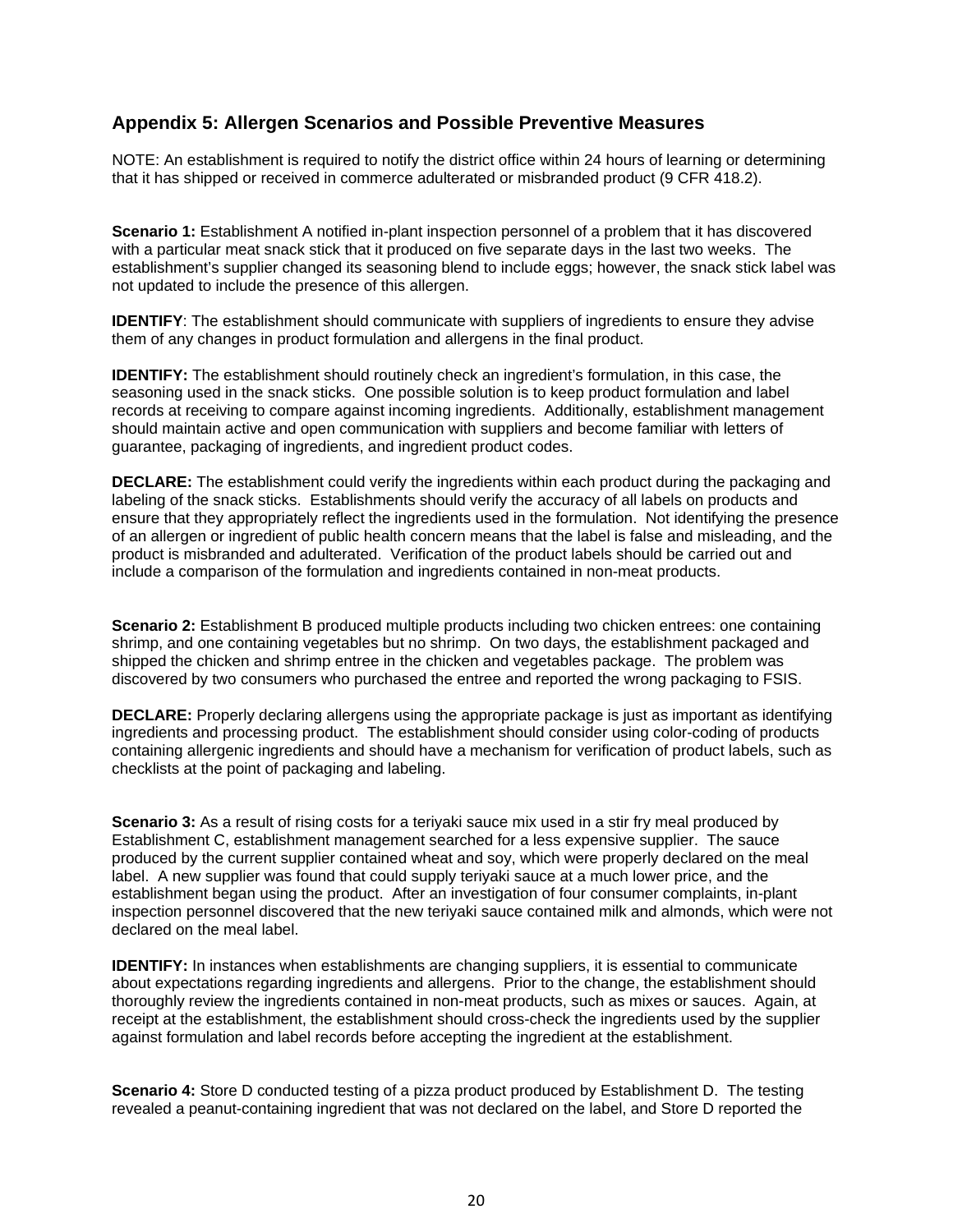presence of the ingredient to Establishment D. An FSIS Enforcement, Investigations, and Analysis Officer (EIAO) was dispatched to the establishment to investigate. He discovered that on the day of production, a peanut-containing product was run prior to the pizza on some of the same equipment, and that the establishment routinely uses the same utensils throughout the production day.

**PREVENT AND CONTROL:** Cleaning procedures need to be in place at establishments that produce both allergenic and non-allergenic products to prevent cross-contact and misbranding. Dedicated equipment and supplies should be considered, although separation by time can also be carried out effectively. In this instance, maintaining a documented process flow may have suggested a better production schedule to minimize cross-contact.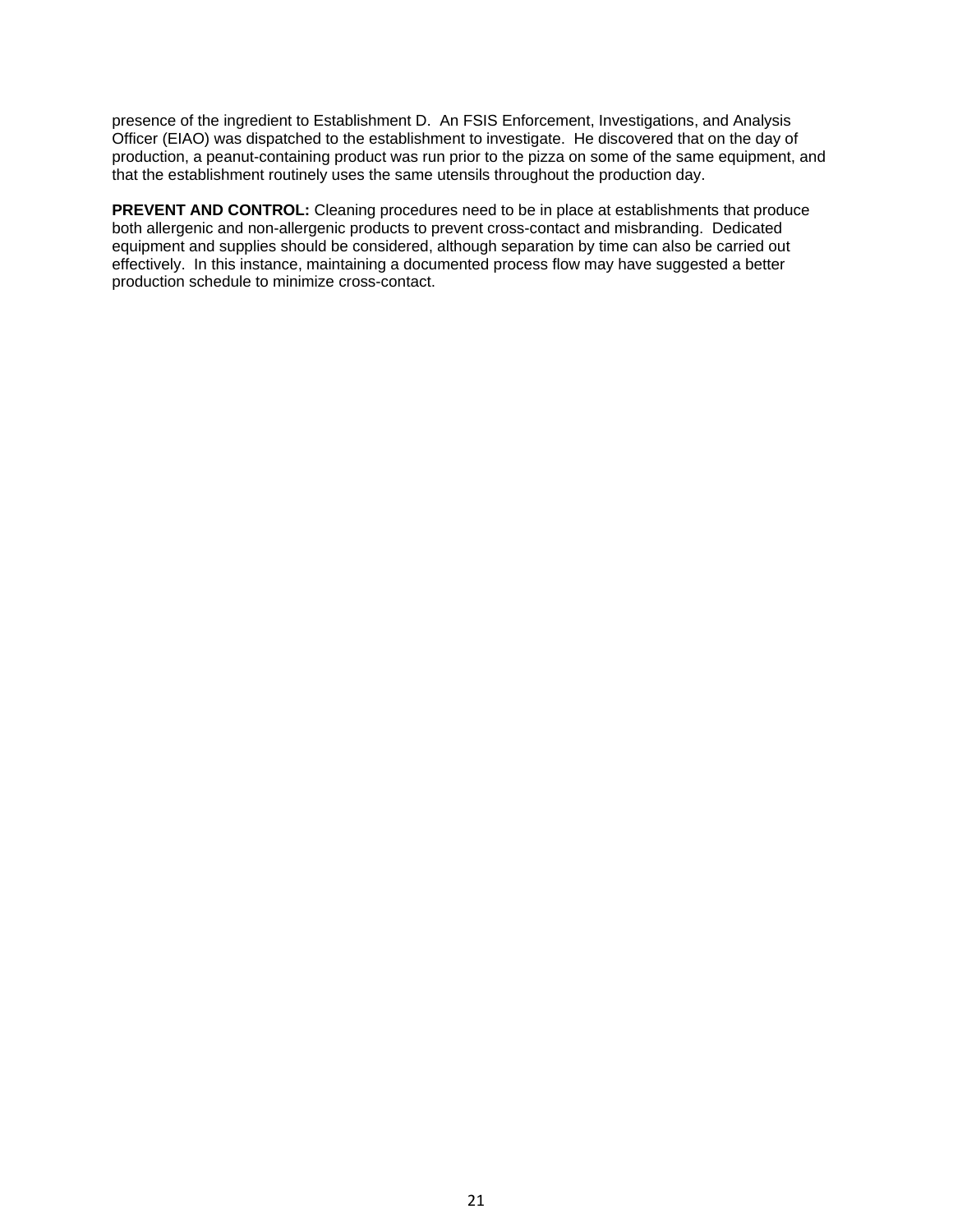### **Appendix 6: Allergenic Ingredients and Foods**

[Food Allergy Research and Education](http://www.foodallergy.org/) is a source of information regarding food allergies. One of the organization's resources for consumers lists allergenic ingredients and foods that may contain allergenic ingredients. The list of ingredients and foods below can be used to help identify "Big Eight" allergens.

#### **1. Wheat**

Consumers allergic to wheat products are advised to avoid foods that may contain these ingredients. If meat, poultry, or egg products contain any of these, they likely contain wheat.

| bread crumbs   | Farina                        | sprouted wheat         | wheat gluten          |
|----------------|-------------------------------|------------------------|-----------------------|
| bulgur         | flour*                        | triticale              | wheat grass           |
| cereal extract | hydrolyzed wheat<br>protein   | vital wheat gluten     | wheat malt            |
| club wheat     | Kamut                         | wheat                  | wheat protein isolate |
| couscous       | matzoh/matzo,<br>matzah/matza | wheat bran             | wheat sprouts         |
| cracker meal   | Pasta                         | wheat bran hydrolysate | wheat starch          |
| durum          | Seitan                        | wheat durum            | whole wheat berries   |
| einkorn        | semolina                      | wheat germ             |                       |
| emmer          | Spelt                         | wheat germ oil         |                       |

\* *all purpose, bread, cake, durum, enriched, graham, high gluten, high protein, instant, pastry, self-rising, soft wheat, steel ground, stone ground, whole wheat flour*

Additionally, wheat is sometimes found in the following foods:

| baking powders<br>(particularly imported) | glucose syrup | starch | Worcestershire sauce |
|-------------------------------------------|---------------|--------|----------------------|
| bouillon                                  | sov sauce     | surimi |                      |

#### **2. Crustacean Shellfish**

Consumers allergic to crustacean shellfish are advised to avoid foods that may contain these ingredients. If meat, poultry, or egg products have these ingredients, they contain a "Big Eight" allergen

| barnacle<br>iacie | $\cdot$<br>rrawt<br>. |                    | - HÌMA H |
|-------------------|-----------------------|--------------------|----------|
| crab              | Krill<br>.            | งrawns<br>חר<br>__ |          |

Additionally, crustacean shellfish are sometimes found in the following foods:

| bouillabaisse | stock<br>fish | fish/shellfish<br>imitation | surimi |
|---------------|---------------|-----------------------------|--------|
| tlefish ink.  | mine:         | flavoring                   |        |
| ΩU            | וור           | seatood                     |        |

#### **3. Eggs**

Consumers allergic to eggs are advised to avoid foods that may contain these ingredients. If meat or poultry products contain any of these, they likely contain eggs.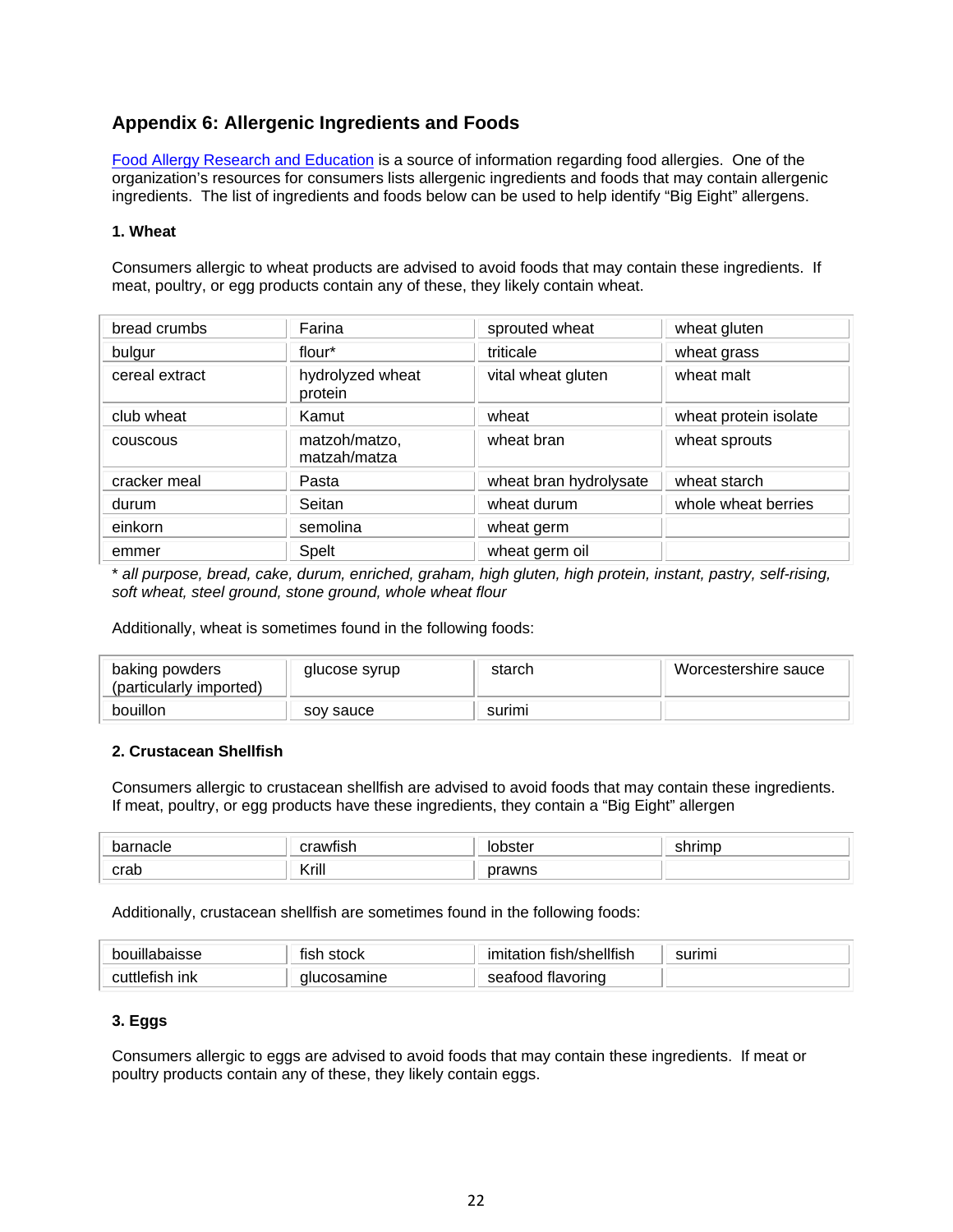| albumin/albumen | egg white | <i><b>Ivsozvme</b></i> | ovalbumin     |
|-----------------|-----------|------------------------|---------------|
| dried egg       | egg yolk  | mayonnaise             | powdered eggs |
| egg solids      | eggnog    | meringue               | surimi        |

Additionally, eggs are sometimes found in the following foods:

| baked goods      | lecithir | rzipan<br>на | nouɑat |
|------------------|----------|--------------|--------|
| pstitutes<br>egç | macaroni | marshmallows | pasta  |

### **4. Fish**

It is generally recommended that consumers allergic to fish should avoid all fish. The most common kinds of fish that individuals are allergic to are salmon, tuna, and halibut.

Additionally, fish is sometimes found in the following foods:

| Asian foods    | bouillabaisse               | meatloat          | Worcestershire sauce |
|----------------|-----------------------------|-------------------|----------------------|
| barbeque sauce | fish/shellfish<br>imitation | dressing<br>salad |                      |

#### **5. Peanuts**

Consumers allergic to peanuts are advised to avoid foods that may contain these ingredients. If meat, poultry, or egg products contain any of these, they likely contain peanuts.

| artificial nuts | ground nuts | nut meat      | peanut flour                  |
|-----------------|-------------|---------------|-------------------------------|
| beer nuts       | mixed nuts  | nut pieces    | peanut protein<br>hydrolysate |
| goobers         | monkey nuts | peanut butter |                               |

Additionally, peanuts are sometimes found in the following foods:

| African, Asian, Latin<br>American foods | Chili           | marzipan   |  |
|-----------------------------------------|-----------------|------------|--|
| baked goods                             | egg rolls       | mole sauce |  |
| candy                                   | enchilada sauce | nougat     |  |

The FDA exempts highly refined peanut oil from being labeled as an allergen.

### **6. Milk**

Consumers allergic to milk are advised to avoid foods that may contain these ingredients. If meat, poultry, or egg products contain any of these, they likely contain milk.

| butter      | caseinates     | half-and-half | recaldent     |
|-------------|----------------|---------------|---------------|
| butter fat  | cheese         | lactalbumin   | rennet casein |
| butter oil  | cottage cheese | lactoferrin   | sour cream    |
| butter acid | cream          | lactose       | sour milk     |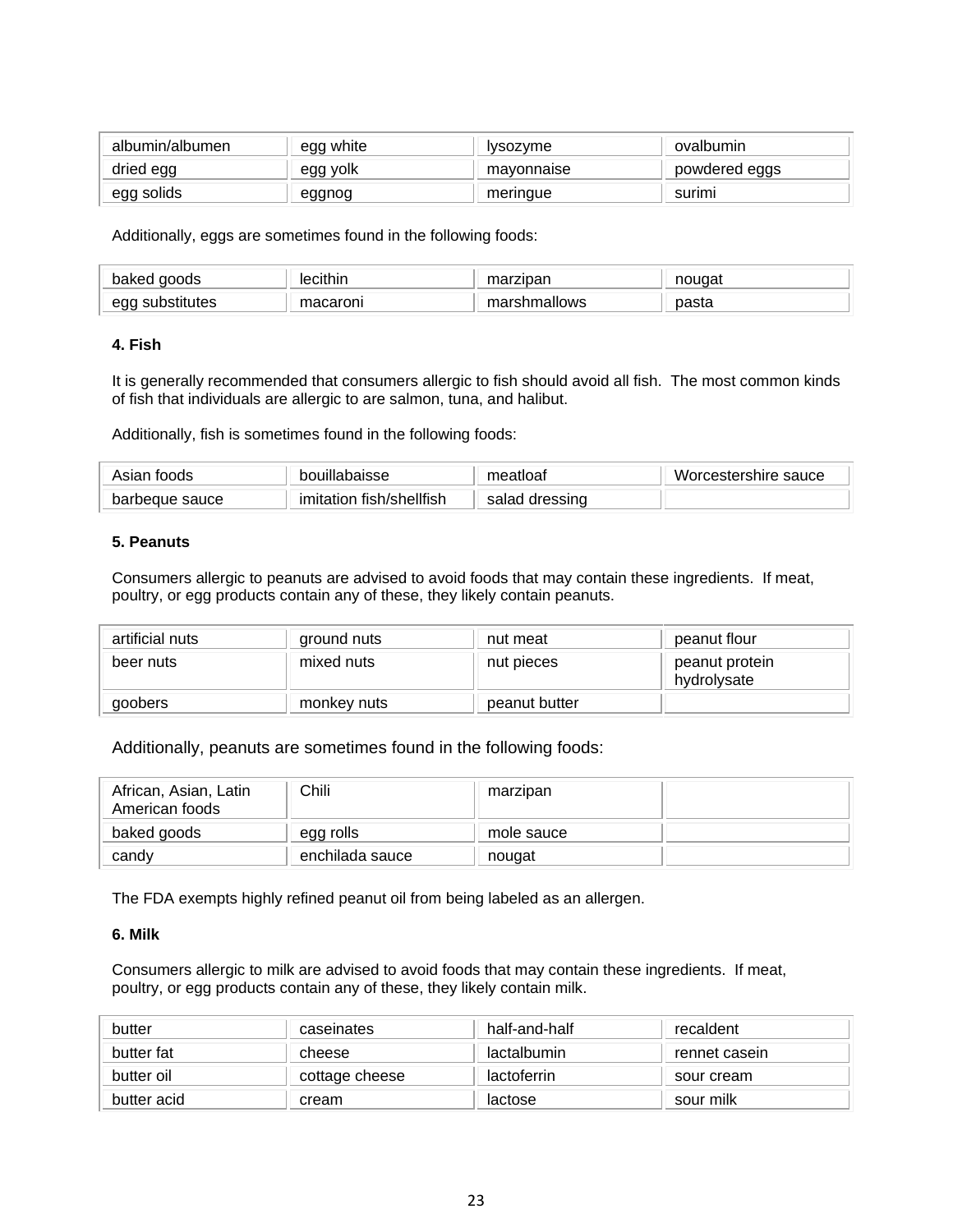| butter ester       | curds    | lactulose                | tagatose                    |
|--------------------|----------|--------------------------|-----------------------------|
| buttermilk         | custard  | milk*                    | whev                        |
| casein             | diacetyl | milk protein hydrosylate | whey protein<br>hydrosylate |
| casein hydrolysate | ghee     | pudding                  | yogurt                      |

\* *milk in all forms (including condensed, derivative, dry, evaporated, goat's milk and milk from other animals, low fat, malted, milkfat, nonfat, powder, protein, skimmed, solids, whole)*

Additionally, milk is sometimes found in the following foods:

| artificial butter flavor | chocolate                                                      | margarine         | sausages |
|--------------------------|----------------------------------------------------------------|-------------------|----------|
| baked goods              | hot dogs                                                       | nisin             |          |
| bouillon                 | lactic acid starter<br>culture and other<br>bacterial cultures | nondairy products |          |
| caramel candies          | luncheon meat                                                  | nougat            |          |

### **7. Tree Nuts**

Consumers allergic to tree nuts are advised to avoid foods that may contain these ingredients. If meat, poultry, or egg products contain any of these, they likely contain a "Big Eight" allergen.

| almond          | coconut                  | Nangai nut          | pili nut  |
|-----------------|--------------------------|---------------------|-----------|
| artificial nuts | filbert/hazelnut         | natural nut extract | pine nut  |
| beechnut        | gianduja                 | nut butters         | pistachio |
| Brazil nut      | ginkgo nut               | nut meal            | praline   |
| butternut       | hickory nut              | nut paste           | shea nut  |
| cashew          | litchi/lichee/lychee nut | nut pieces          | walnut    |
| chestnut        | macadamia nut            | pecan               |           |
| chinquapin      | marzipan/almond paste    | pesto               |           |

Additionally, tree nuts are sometimes found in the following foods:

| alcoholic extracts | black walnut hull extract | nut distillates | walnut hull extract |
|--------------------|---------------------------|-----------------|---------------------|
| Asian foods        | natural nut extract       | nut oils        |                     |

#### **8. Soybeans**

Consumers allergic to soybeans are advised to avoid foods that may contain these ingredients. If meat, poultry, or egg products contain any of these, they likely contain soybeans.

| edamame     | soy fiber     | soy sprouts | tamari                        |
|-------------|---------------|-------------|-------------------------------|
| miso        | soy flour     | soy yogurt  | tempeh                        |
| natto       | soy grits     | soya        | textured vegetable<br>protein |
| shoyu       | soy ice cream | soybean     | tofu                          |
| soy albumin | soy milk      | soy protein |                               |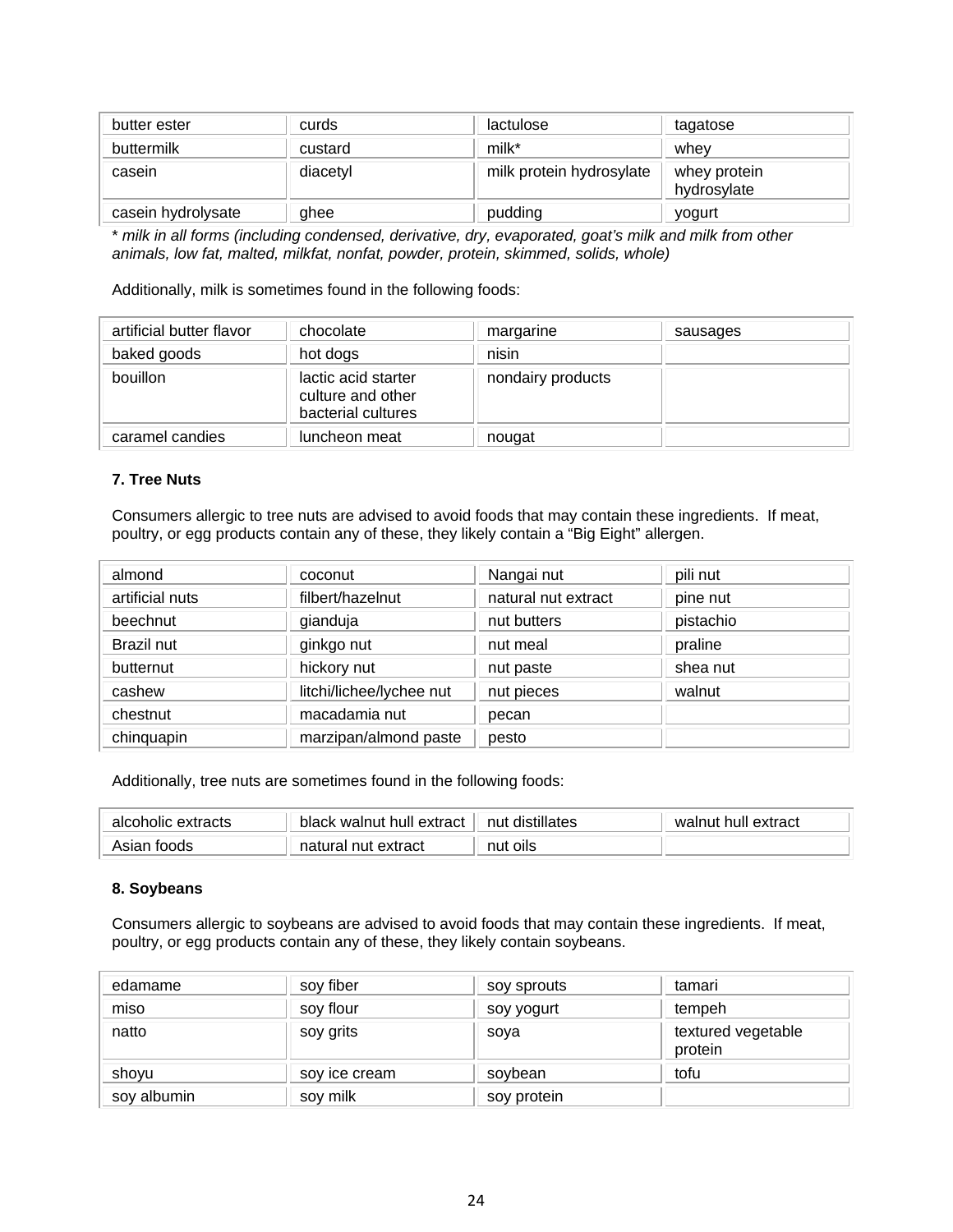| عوود<br>SOV<br>ہے ہ | nuts<br>.501 | sauce<br> |  |
|---------------------|--------------|-----------|--|
|                     |              |           |  |

\* *FDA exempts highly refined soybean oil from being labeled as an allergen. However cold-pressed soybean oil, which is less commonly used, is not exempt from allergen labeling as it likely contains more residual protein.*

Additionally, soybeans are sometimes found in the following foods:

| Asian toods   | vegetable broth | vegetable starch     |  |
|---------------|-----------------|----------------------|--|
| soy lecithin* | vegetable gum   | Worcestershire sauce |  |

\* *With the exception of a few specific products, FDA does not exempt soy lecithin from allergen labeling as it generally contains residual protein. The use of soy lecithin in non-stick sprays and coatings (i.e. releasing agents) has led to recalls of FSIS-regulated product when the soy was not properly declared.*